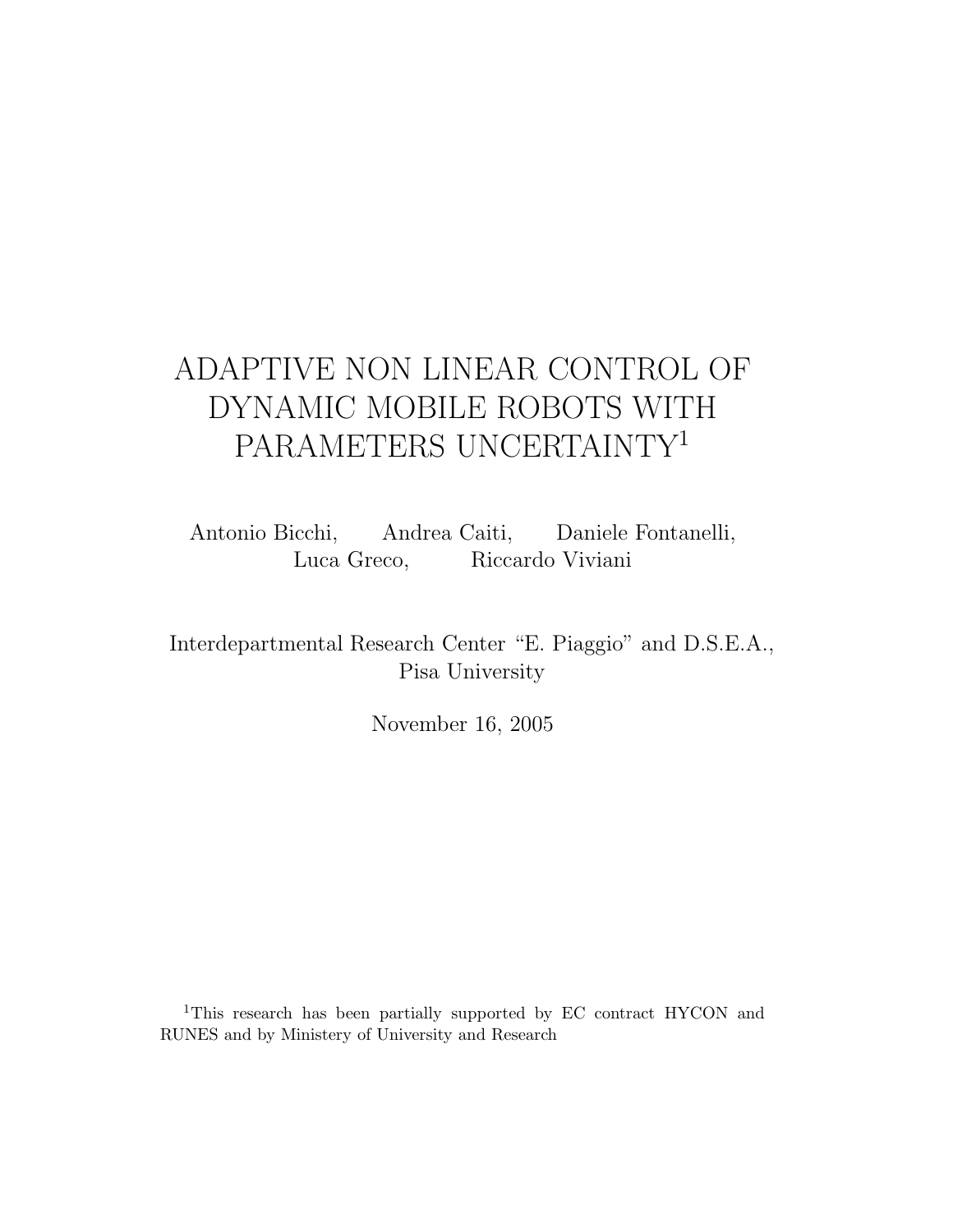# **Contents**

| $\mathbf{1}$   | Introduction                                                          |  | $\mathbf 1$                      |
|----------------|-----------------------------------------------------------------------|--|----------------------------------|
|                | 2 Adaptive nonlinear control                                          |  | $\overline{2}$<br>$\overline{4}$ |
| 3 <sup>1</sup> | Adaptive control for dynamic uncertain parameters                     |  | 6                                |
| 4              | Adaptive control for dynamic and actuator's uncertain pa-<br>rameters |  | 8                                |
|                | 5 Tracking control with bounded torques.                              |  | 10                               |
|                | 5.1                                                                   |  | 10                               |
|                | 5.2                                                                   |  |                                  |
|                | 5.3                                                                   |  | 13                               |
| 6              | Simulation results                                                    |  | 14                               |
|                | Regulation with kinematic uncertainties and limited velocity.<br>6.1  |  | 14                               |
|                | 6.2<br>Regulation with dynamic uncertainties                          |  | 17                               |
|                | Regulation with dynamic and kinematic uncertainty<br>6.3              |  | 17                               |
|                | 6.4                                                                   |  | 18                               |
| 7              | Conclusions                                                           |  | 19                               |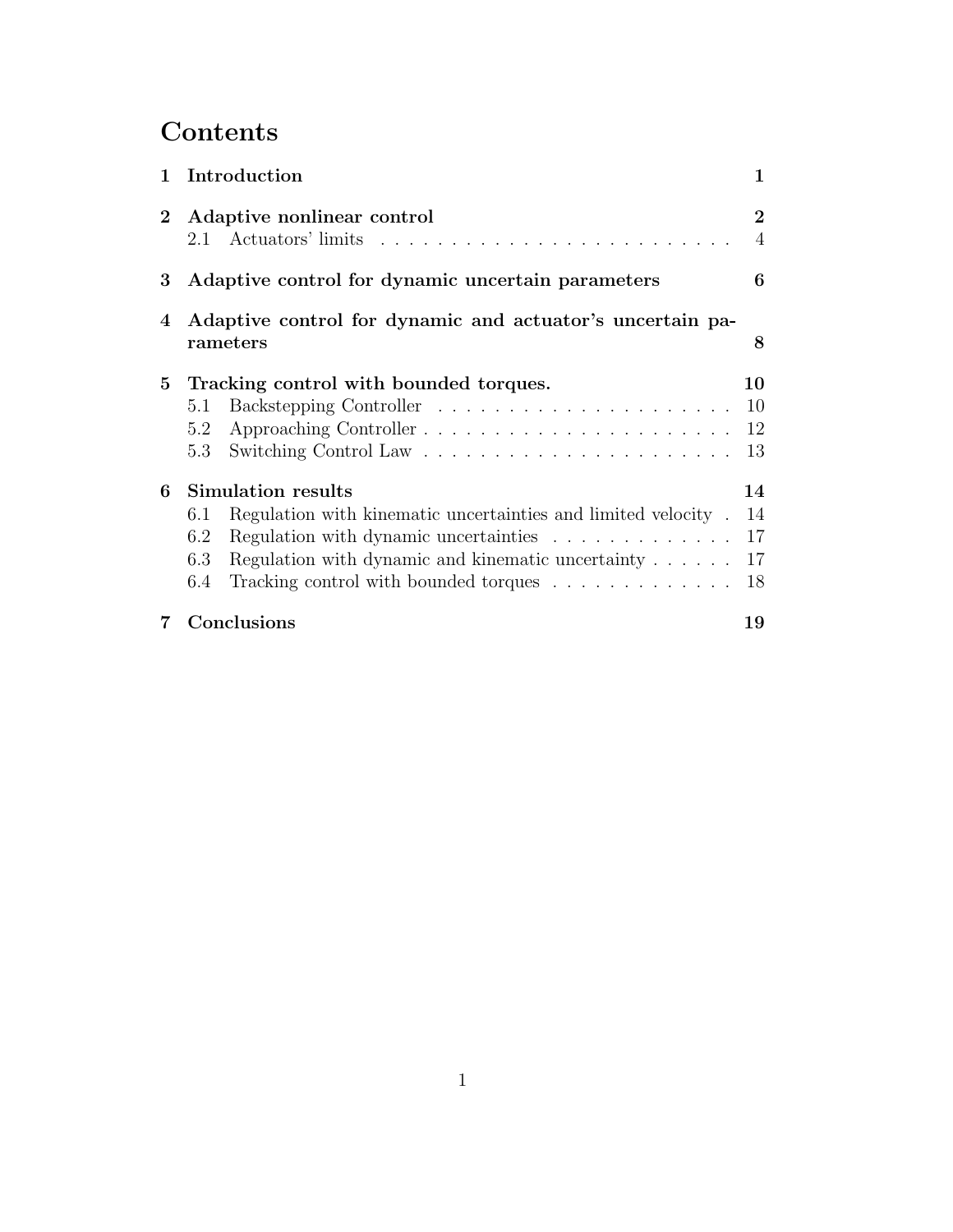#### **Abstract**

Research of a modular stabilizing control law for uncertain, nonholonomic mobile systems with actuators limitation has been investigated. Modular design allows the definition of a stabilizing control law for the kinematic model. The presence of uncertainties in the actuators parameters or in the vehicle dynamics has been treated both adding suitable components to the Lyapunov function and using parameters adaptation laws (e.g. adaptive control and backstepping techniques). Simulations are reported for the set point stabilization of a unicycle like vehicle showing the feasibility of the proposed approach. Torque limitations for a unicycle like vehicle has been investigated using backstepping techniques for the vehicle tracking problem. Simulations are reported.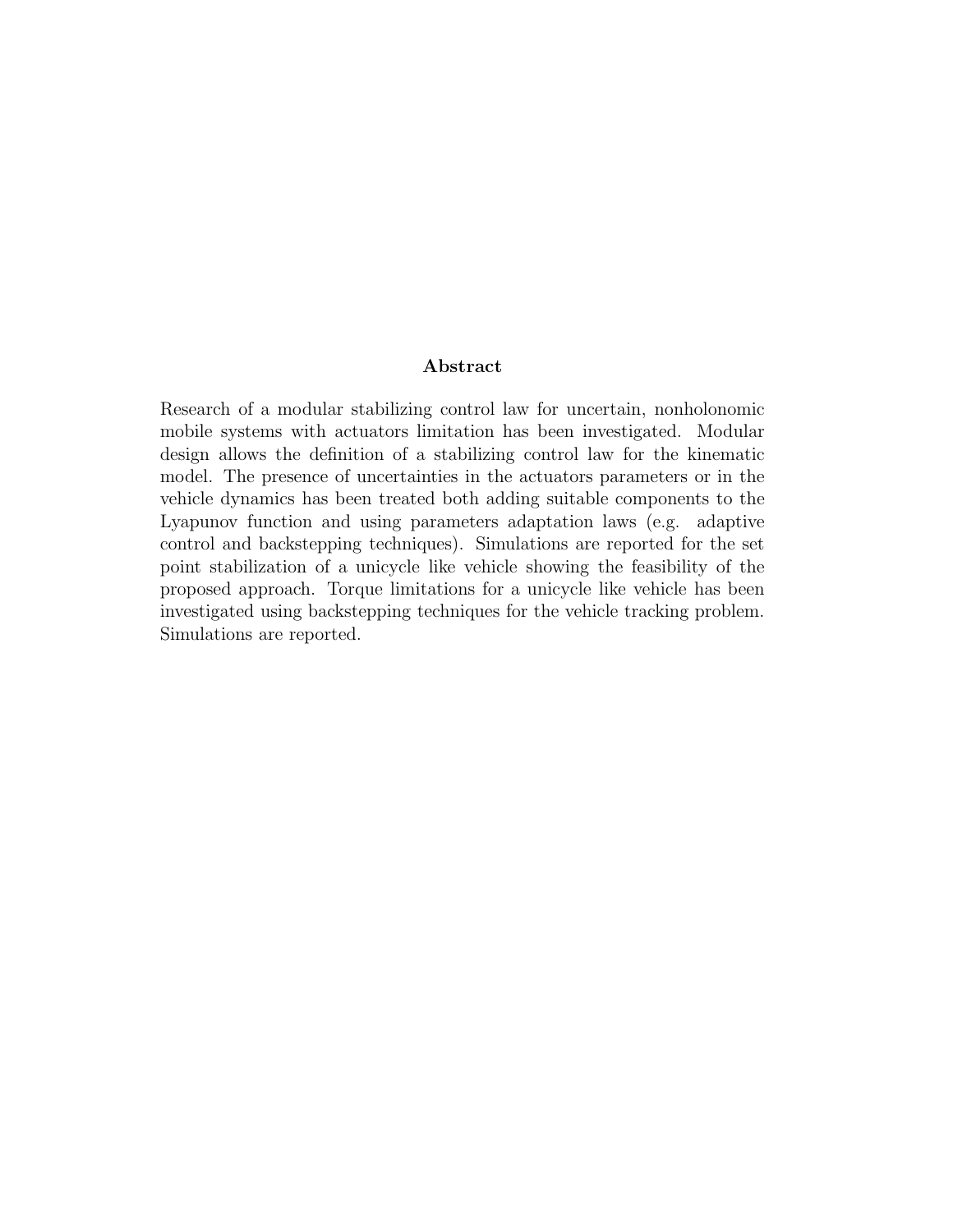## **1 Introduction**

Practical control of robots involves both the design of state feedback control laws and the modelling of the physical robotic platform used. Notwithstanding the efforts spent to identify the parameters of the mechanical system, control law robustness is more often increased using adaptive control (Jiang *et al.*, 2004). On the other hand, mechanical systems suffer also of limits on actuation that should be taken into account to prevent instability. Combining parameters uncertainties with actuator limits carries to a challenging yet open problem, particularly if the system to control is nonholonomic.

The problem of actuators limitation for velocity control of kinematic nonholonomic systems has been solved for example in (Sontag and Malisoff, 1999) and (Jiang *et al.*, 2002) defining universal formulas for asymptotic stability, in (Nijmeijer *et al.*, 2001), with time varying control Lyapunov functions, or in (Beard and Ren, 2004) for air vehicles' control. In the present paper, the problem of adaptive nonlinear control for generic kinematic nonholonomic system in the presence of actuators limit is considered assuming a linear relation between the control space and the uncertainties without knowledge on the parameter values.

In literature, the problem of stabilizing a unicycle like vehicle (i.e. driftless nonholonmic system) with both uncertain actuators and dynamic parameters has been solved for regulation (Aguiar *et al.*, 2000) and for path– following (Soetano *et al.*, 2003) using adaptive nonlinear and backstepping control assuming the knowledge of the uncertainty sign. In (Tso *et al.*, 2000) the tracking control of uncertain dynamic nonholonomic system has been solved for systems transformable in *Extended One–Generator Multi–Chain Form*, defining universal formulas for Lyapunov stabilization.

To the best of authors' knowledge, while the tracking problem has been solved considering the presence of maximum velocity constraints, very little has been done in the investigation of tracking control laws with limited torques.

This paper presents an attempt to solve the control of nonholonomic mobile robots using adaptive and switching control in presence of uncertainties related to actuation and dynamic, coping with limitations on actuators saturation. The underlying idea is that each component of the final control law can be modularly composed using Lyapunov functions, starting from a stabilizing controller thought for the kinematic, perfectly known model. The problem of torque limitations for the unicycle tracking problem has been solved using switching techniques. Simulations are reported demonstrating the feasibility of the proposed approach.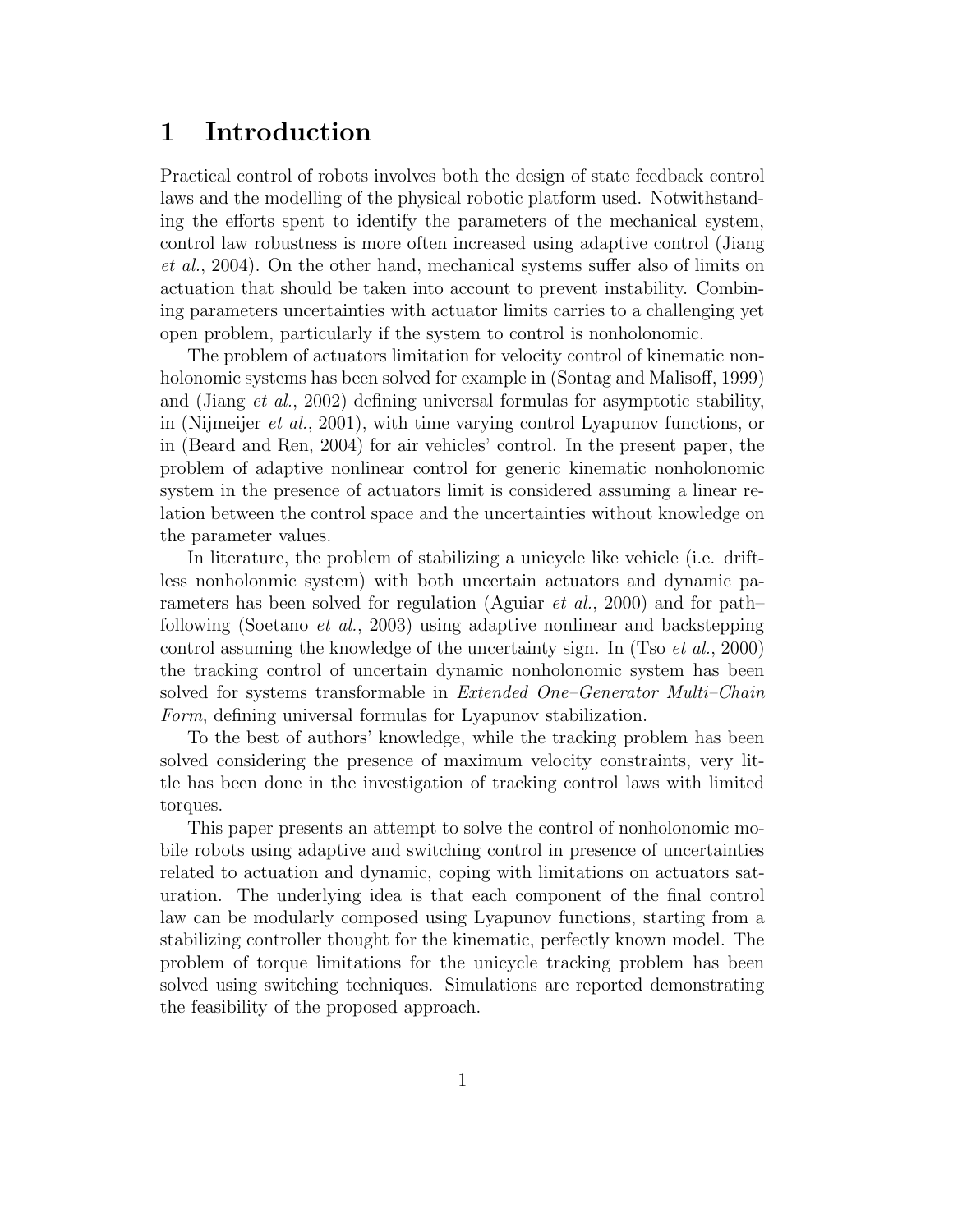## **2 Adaptive nonlinear control**

Let us consider a generic, nonholonomic, input–affine nonlinear system

$$
\dot{q} = f(q) + G(q)u\tag{1}
$$

where  $q \in \mathbb{R}^n$  is the state space vector,  $f(q)$  and  $G(q)$  are the drift and the input vector fields respectively and  $u \in \mathbb{R}^m$  are the available controls. Let  $u(q) \in U \subset \mathbb{R}^m$  be the control law obtained for the kinematic system and satisfying the control task. Indeed, it exists a positive definite Lyapunov function  $V_1(q) > 0$ , with

$$
\dot{\mathbf{V}}_1(q) = \nabla \mathbf{V}_1(q) \left[ f(q) + G(q)u(q) \right] < 0 \tag{2}
$$

whenever  $q \neq 0$ . The system is then asymptotically stable using the stabilizing control law  $u(q)$ .

Consider now a new input space  $V \subset \mathbb{R}^m$  and the isomorphism  $\tilde{F}^{-1}$ :  $U \rightarrow V$ . The control input  $u_{\nu} \in V$  may be, for instance, the actual, low level velocity vector available on the physical nonholonomic system, while the control input  $u$  can be viewed as a control abstraction, e.g. the steering velocities of the kinematic system model. The stabilizing controller will be trivially  $u_{\nu} = \tilde{F}^{-1}(u)$ . Let the isomorphism be a bilinear w.r.t. U and some parameters  $\eta \in \mathbb{R}^p$ , then:

$$
u_{\nu} = \tilde{F}^{-1}(u,\eta) = F^{-1}(u)\Theta_{\eta}\bar{\mathbf{1}}
$$

where, imposing  $p = m$ ,  $\bar{\mathbf{1}} = [1, 1, \ldots, 1]^T \in \mathbb{R}^p$  and  $\Theta_{\eta} = \text{diag}(\eta_i)$ . From the hypothesis of the isomorphism  $F^{-1}$ , it is possible to define the invertible mapping function and the relative Lyapunov function:

$$
u = \tilde{F}(u_{\nu}, \eta) = F(u_{\nu})\Theta_{\eta}^{-1}\overline{\mathbf{1}}
$$
  

$$
\dot{\mathbf{V}}_1(q, \eta) = \nabla \mathbf{V}_1(q) \left[ f(q) + G(q)F(u_{\nu})\Theta_{\eta}^{-1}\overline{\mathbf{1}} \right] < 0
$$

Considering an imperfect knowledge of the parameters  $\eta$ ,  $\dot{\mathbf{V}}_1(q,\eta)$  is not defined any further. Defining  $\tilde{\eta} = \hat{\eta} - \eta$  as the parameters error on the estimations  $\hat{\eta}$ , we have:

$$
\hat{u}_{\nu}(q) = \tilde{F}^{-1}(u, \hat{\eta}) = F^{-1}(u)\hat{\Theta}_{\eta}\bar{\mathbf{1}} \n\hat{u}(q) = \tilde{F}(\hat{u}_{\nu}, \eta) = F(\hat{u}_{\nu})\Theta_{\eta}^{-1}\bar{\mathbf{1}} \nu(q) = \tilde{F}(u_{\nu}, \eta) = \tilde{F}(\hat{u}_{\nu}, \hat{\eta}) = F(\hat{u}_{\nu})\hat{\Theta}_{\eta}^{-1}\bar{\mathbf{1}}
$$

where  $u(q)$  is the desired, kinematically stabilizing control law  $\hat{u}(q) \in U$ and  $\hat{u}_{\nu}(q) \in V$  are the actual control input and the low level control input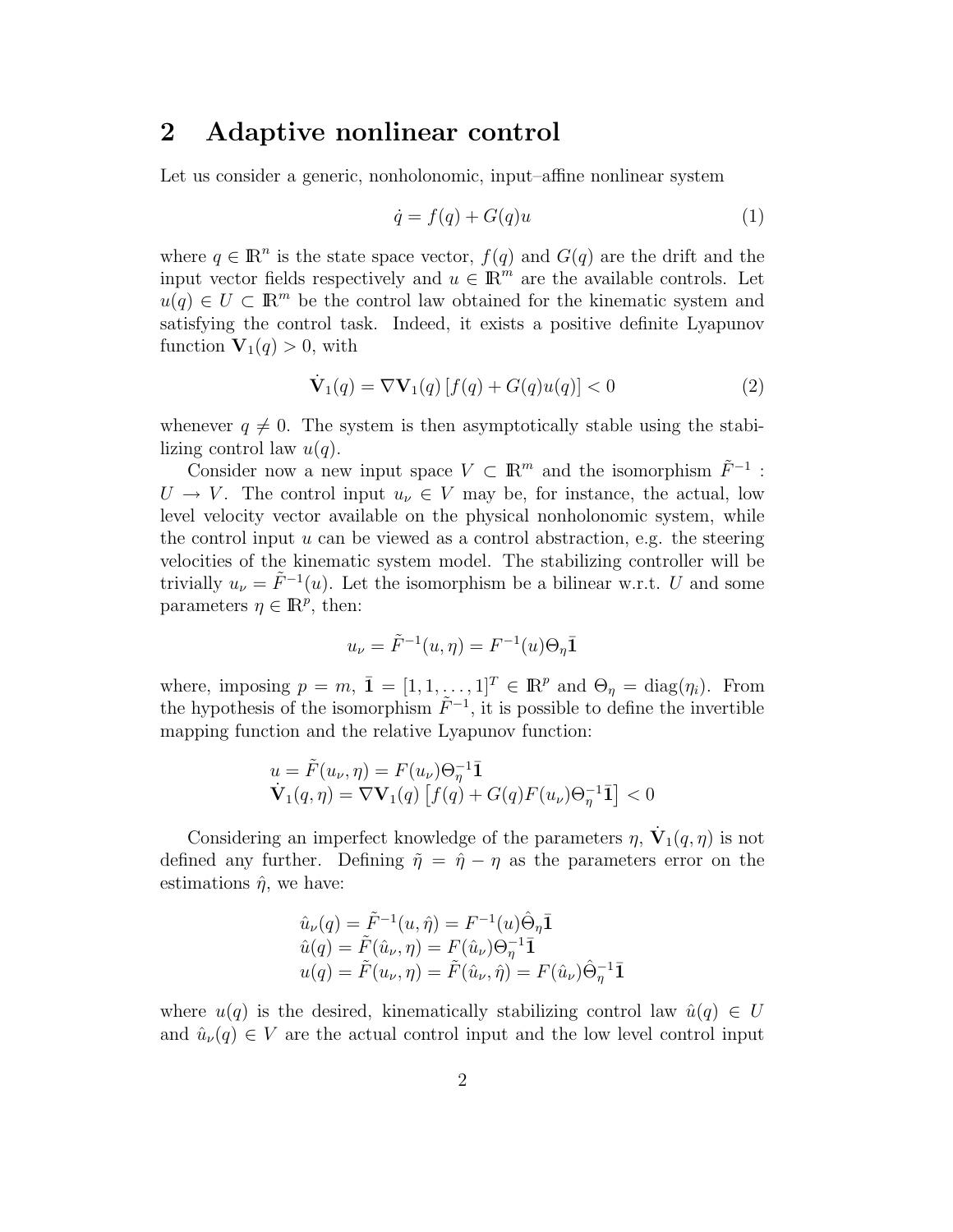vectors respectively, affected by the parameter estimation uncertainties  $\hat{\eta}$ . The control  $\hat{u}(q)$  is applied to the system that has the true parameter  $\eta$ . Using the control Lyapunov function  $\mathbf{V}(q) = \mathbf{V}_1(q)$ , the time derivative becomes:

$$
\dot{\mathbf{V}}(q,\eta,\tilde{\eta}) = \nabla \mathbf{V}_1(q)f(q) + \nabla \mathbf{V}_1(q)G(q)F(\hat{u}_{\nu})\Theta_{\eta}^{-1}\mathbf{I} \n= \nabla \mathbf{V}_1(q)f(q) + \nabla \mathbf{V}_1(q)G(q)U_q\hat{\Theta}_{\eta}\Theta_{\eta}^{-1}\mathbf{I} \n= \nabla \mathbf{V}_1(q)f(q) + \n\nabla \mathbf{V}_1(q)G(q)U_q(\tilde{\Theta}_{\eta} + \Theta_{\eta})\Theta_{\eta}^{-1}\mathbf{I} \n= \nabla_1(q) + \nabla \mathbf{V}_1(q)G(q)U_q\tilde{\Theta}_{\eta}\Theta_{\eta}^{-1}\mathbf{I}
$$

where  $U_q = \text{diag}(u_i(q))$ .

Under the assumption that the parameters are unknown but constant, i.e.  $\dot{\tilde{\eta}} = \dot{\tilde{\eta}}$ , consider  $\mathbf{V}(q, \eta, \tilde{\eta}) = \mathbf{V}_1(q) + \mathbf{V}_\eta(\eta, \tilde{\eta})$ , where:

$$
\begin{cases}\n\mathbf{V}_{\eta}(\eta,\tilde{\eta}) = \frac{1}{2}\bar{\mathbf{I}}^T\tilde{\Theta}_{\eta}^T\Theta_{\eta}^{-T}\Gamma\tilde{\Theta}_{\eta}\bar{\mathbf{I}} > 0\\ \n\dot{\mathbf{V}}_{\eta}(\eta,\tilde{\eta}) = \bar{\mathbf{I}}^T\tilde{\Theta}_{\eta}^T\Theta_{\eta}^{-T}\Gamma\dot{\tilde{\Theta}}_{\eta}\bar{\mathbf{I}}\n\end{cases}
$$
\n(3)

where  $\Gamma > 0$  and symmetric.

Choosing the adaptation of the uncertain parameters as:

$$
\dot{\tilde{\Theta}}_{\eta} \mathbf{I} = \dot{\tilde{\eta}} = \dot{\tilde{\eta}} = -\Gamma^{-1} U_q^T G(q)^T \nabla \mathbf{V}_1(q)^T, \tag{4}
$$

the time derivative of the Lyapunov function  $(3)$  becomes <sup>1</sup>:

$$
\dot{\mathbf{V}}_{\eta}(q,\eta,\tilde{\eta}) = -\nabla \mathbf{V}_1(q)G(q)U_q\tilde{\Theta}_{\eta}\Theta_{\eta}^{-1}\bar{\mathbf{1}}
$$

that ensures the perfect compensation of the undefined sign term. Hence, the final control Lyapunov function and its time derivative are:

$$
\left\{\begin{array}{l}\n\mathbf{V}(q,\eta,\tilde{\eta})=\mathbf{V}_{1}(q)+\mathbf{V}_{\eta}(\eta,\tilde{\eta})>0\\
\mathbf{V}(q,\eta,\tilde{\eta})=\mathbf{V}_{1}(q)<0\n\end{array}\right.,
$$

and the system with uncertain parameters inherits the stability features (simple or asymptotic) of the kinematic system without uncertain parameters since  $\mathbf{V}(q, \eta, \tilde{\eta})$  is negative semidefinite with respect to the whole state space  $(q, \tilde{\eta}) = (0, \tilde{\eta})$ . The uncertain parameter estimation does not necessarily converges to zero, as is usual in the adaptive control framework, while the system correctly does its job (this can be proved using Lasalle's theorem (Hahn, 1963)).

The steps to follow to apply the proposed control law are described hereinafter:

<sup>&</sup>lt;sup>1</sup>where we use the fact that the diagonal matrices  $\tilde{\Theta}_{\eta}$  and  $\Theta_{\eta}^{-1}$  commute.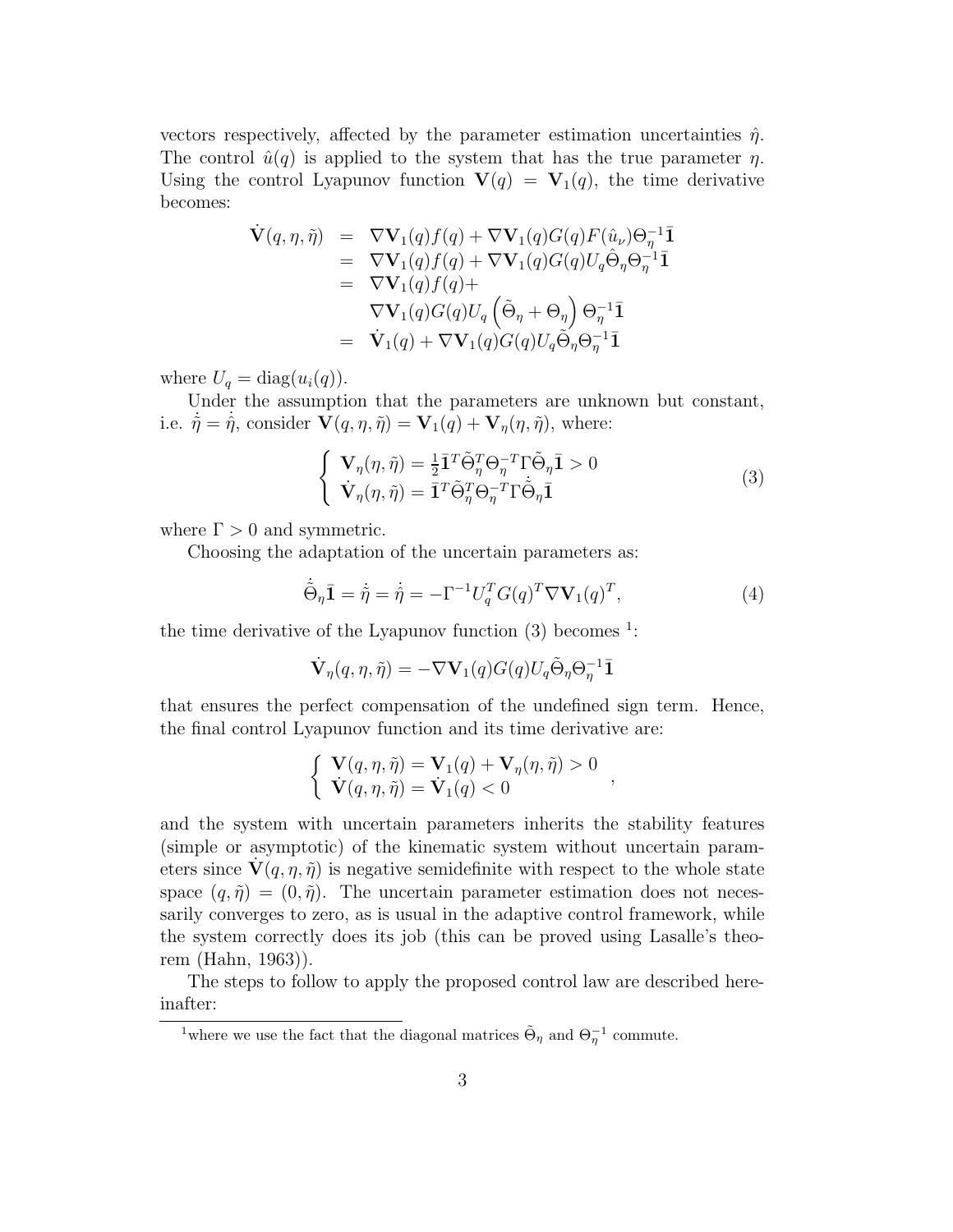- 1. Compute the desired kinematic control law  $u(q)$ ;
- 2. Project the control law in the new input space  $\hat{u}_{\nu}(q) = \tilde{F}^{-1}(u(q), \hat{\eta});$
- 3. From  $u(q)$ , the adaptation parameter law is computed (see equation (4));
- 4. Apply the computed low level controls  $\hat{u}_{\nu}(q)$  to the vehicle.

This procedure emphasizes the modular design of the proposed technique. It is worthwhile to note that for driftless nonholonomic systems with uncertain parameters of the form (1), the adaptation law can be avoided if the sign of the uncertain parameter is known (see (Soetano *et al.*, 2003) and (Aguiar *et al.*, 2000)).

#### **2.1 Actuators' limits**

Let us consider  $\eta_i > 0$ , with  $i = 1, \ldots, m$  and  $\dot{\eta}_i = 0$ , and a limited input velocity  $|\hat{u}_i| \leq u_{max_i}$ , with  $u_{max_i} > 0, \forall i = 1, \ldots, m$ . The velocity constraint is satisfied if

$$
|\hat{u}(q)| = |\tilde{u}(q) + u(q)| \leq |\tilde{u}(q)| + |u(q)| \leq u_{max}.
$$

Due to the presence of uncertainties, the velocity error in the low level inputs  $\tilde{u}_{\nu}(q) = \hat{u}_{\nu}(q) - u_{\nu}(q)$  can be rewritten as

$$
\tilde{u}_{\nu} = F^{-1}(u(q))\tilde{\Theta}_{\eta}\bar{\mathbf{1}}\tag{5}
$$

that ensures the separation of each uncertainty with respect to the control input space (for the linearity of the input transformation inverse  $\tilde{F}^{-1}$ ). Applying the linear operator F to (5) and multiplying both side by  $\Theta_n^{-1}$ **T**, one gets:

$$
\tilde{u} = F(\tilde{u}_{\nu}(q))\Theta_{\eta}^{-1}\bar{1} = U_q \tilde{\Theta}_{\eta} \Theta_{\eta}^{-1}\bar{1}
$$
\n(6)

For simplicity's sake, let us now examine each single uncertainty separately, since the parameter matrices  $\Theta$  are of diagonal form. Consider

$$
|\tilde{u}_i(q)| = |u_i(q)| \left| \frac{\tilde{\eta}_i}{\eta_i} \right| .
$$

The limited velocity constraint affects the desired control inputs  $u_i(q)$ , with  $i = 1, \ldots, m$ , and the uncertainty parameters error and true value:

$$
|\hat{u}_i(q)| \leq |\tilde{u}_i(q)| + |u_i(q)| = |u_i(q)| \left( \left| \frac{\tilde{\eta}_i}{\eta_i} \right| + 1 \right) .
$$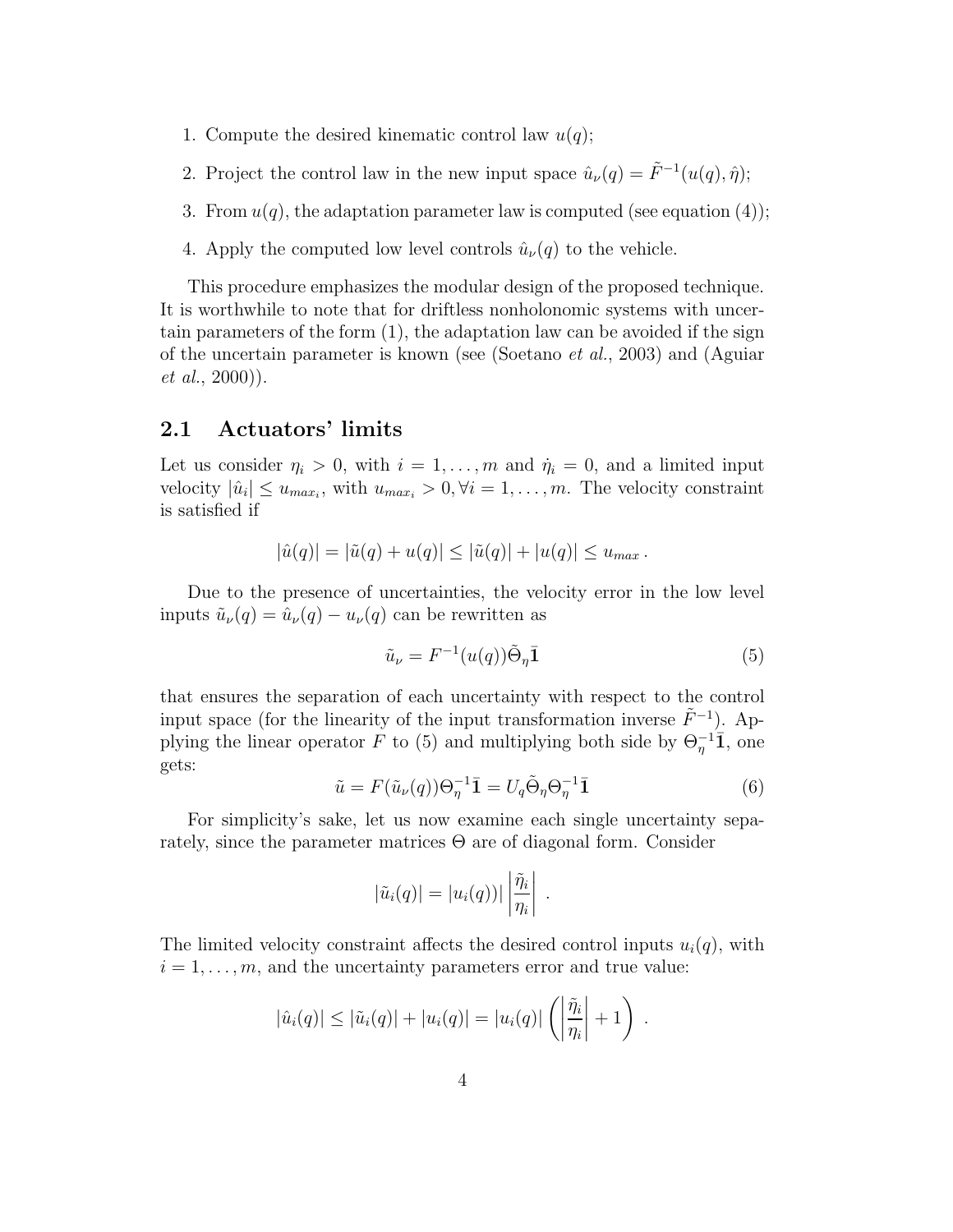Unfortunately, no assumptions can be made on the values of the estimation parameters along the controlled trajectories of the system. However, if

$$
\left|\frac{\tilde{\eta}_i}{\eta_i}\right| \le 1, \ \forall i = 1, \dots, m \tag{7}
$$

holds for each time  $t>t_0$ , where  $t_0$  is the starting time, the limited velocity constraint is imposed directly on the desired, perfectly known, kinematic control  $u(q)$ , since

$$
|\hat{u}_i(q)| \leq |\tilde{u}_i(q)| + |u_i(q)| \leq 2|u_i(q)| \Rightarrow
$$
  

$$
|u_i(q)| \leq \frac{1}{2}u_{max_i}, \forall i = 1, ..., m
$$

Since  $\eta_i > 0$ , by letting the uncertain parameters  $0 < \hat{\eta}_i < 2\eta_i$ , the condition (7) is fulfilled in the initial configuration (i.e. at  $t_0$ ). Nevertheless, the constraints on the estimated parameters have to be satisfied on all the possible trajectories of the nonholonomic system. Choosing the Lyapunov function  $(3)$  and the adaptation parameters law  $(4)$ , the nonholonomic system is controlled with limited controls by properly tuning the estimation parameter kinematic weighting matrix Γ. Moreover, if some measure of the controls applied to the robot are available, the adaptation parameter law can be further improved adding to equation (4) an error proportional term:

$$
\dot{\hat{\eta}} = -\Gamma^{-1}U_q^T(G(q)^T \nabla \mathbf{V}_1(q)^T + \hat{u}(q) - u(q)),
$$

in order to obtain a final control Lyapunov function:

$$
\begin{cases} \mathbf{V}(q,\eta\tilde{\eta}) = \mathbf{V}_1(q) + \mathbf{V}_{\eta}(\eta,\tilde{\eta}) > 0 \\ \dot{\mathbf{V}}(q,\eta,\tilde{\eta}) = \dot{\mathbf{V}}_1(q) - (\hat{u}(q) - u(q))^T U_q \Theta_{\eta}^{-1} \tilde{\Theta}_{\eta} \mathbf{I} \end{cases},
$$

that is n.d. as long as  $\hat{\eta} > 0$ . This is more evident if we replace  $\hat{u}(q) - u(q)$ with (6) and use the commutativity between  $\Theta_n^{-1}$  and  $\tilde{\Theta}_n$ :

$$
\dot{\mathbf{V}}(q,\eta,\tilde{\eta}) = \dot{\mathbf{V}}_1(q) - \bar{\mathbf{1}}^T \tilde{\Theta}_{\eta}^T \Theta_{\eta}^{-T} U_q^T U_q \Theta_{\eta}^{-1} \tilde{\Theta}_{\eta} \bar{\mathbf{1}}
$$

In such a way, the parameter estimation asimptotically converges to the true parameter value  $\eta$  if the system trajectories are "persistently exciting", i.e. if  $\tilde{\eta} \to 0$  faster than  $u(q) \to 0$ . Therefore

$$
\left|\frac{\tilde{\eta}_i}{\eta_i}\right| < 1, \ \forall t > t_0
$$

and the nonholonomic system is driven in the final configuration with unknown parameters and with limited velocities.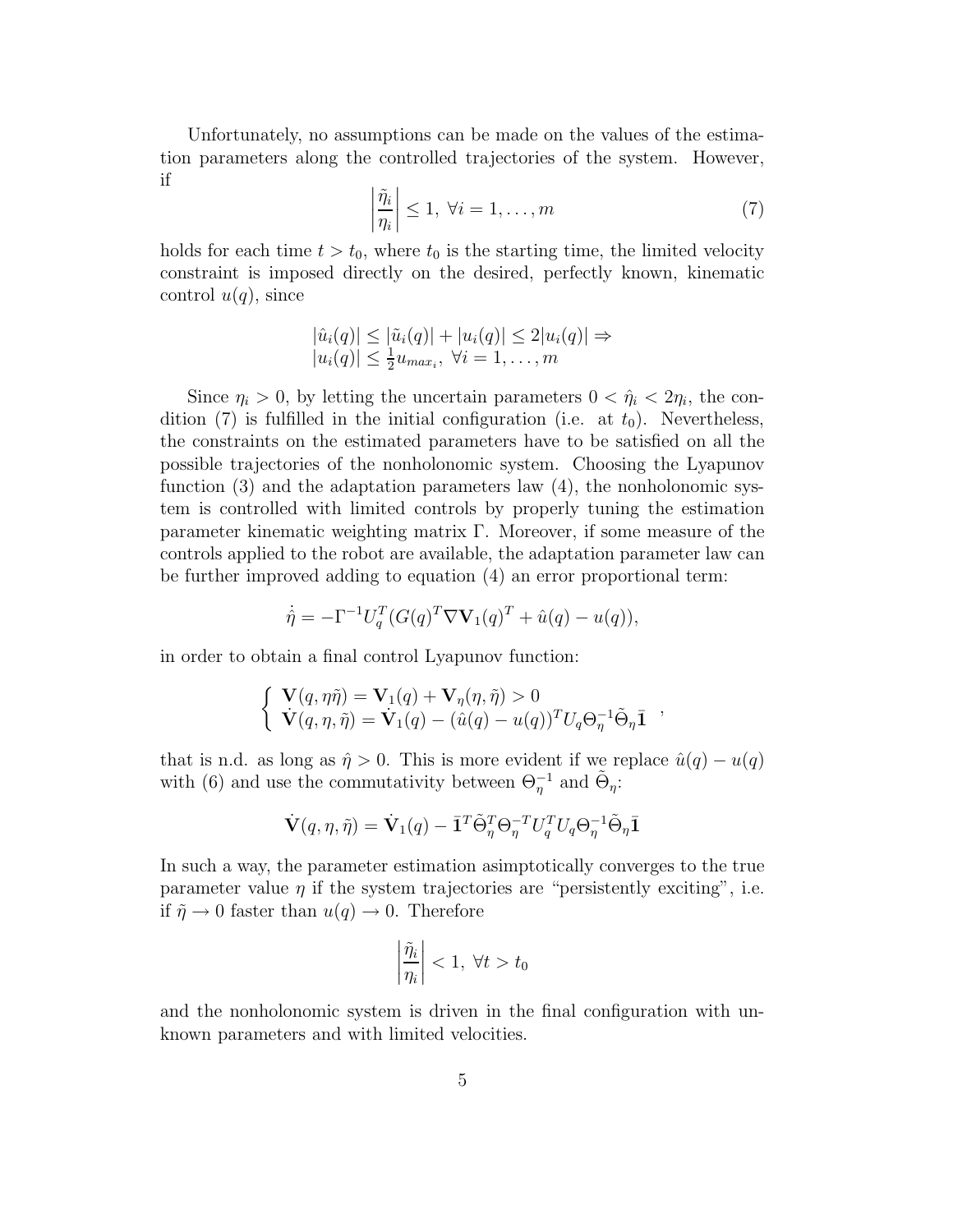It is worthwhile to note that  $\tilde{\eta} \to 0$  is a steady state condition (i.e.  $t \to +\infty$ ) that does not ensure  $\dot{\tilde{\eta}} > 0$  locally (i.e. for  $t_0 < t < \bar{t}$ ). Hence, the  $\left| \begin{array}{c} \text{condition} \\ \text{since the } \end{array} \right|$  $\tilde{\eta}_i$  $\frac{1}{\eta_i}$  $\begin{array}{c} \hline \end{array}$ < 1 would not hold anymore. Facing this problem is possible once the adaptation parameter law is modified as

$$
\dot{\hat{\eta}} = -\Gamma^{-1} U_q^T (G(q)^T \nabla \mathbf{V}_1(q)^T + Q(\hat{u}(q) - u(q))),
$$

where  $Q > 0$  is a symmetric matrix obtained as an upper bound of the system input dynamic  $G(q)^T \nabla V_1(q)^T$ .

# **3 Adaptive control for dynamic uncertain parameters**

Let us consider a general mechanical system with nonholonomic constraints:

$$
B^*(q)\ddot{q} + C^*(\dot{q}, q)\dot{q} + G^*_u(q) + A(q)^T \lambda = W^*(q)\tau
$$
  
\n
$$
A(q)\dot{q} = 0 \Rightarrow \dot{A}(q)\dot{q} + A(q)\ddot{q} = 0
$$
\n(8)

Using standard manipulations of constrained dynamic systems (see for example (Tso *et al.*, 2000)), it is possible to decompose the system into two parts: the kinematic model and the relative dynamic model. Hence, let us consider a generic dynamic nonholonomic system, with drift term:

$$
\begin{cases}\n\dot{q} = f(q) + G(q)u \\
\dot{u} = B(q, \eta)^{-1}(W(q)\tau - C(\dot{q}, q, \eta)u - G_u(q, \eta)) + \\
+\gamma^*(q, \eta))\n\end{cases} \tag{9}
$$

where  $q \in \mathbb{R}^n$  is the state vector of the kinematic model state space (i.e. generalized system variables),  $f(q)$  and  $G(q)$  are the system vector fields and  $u \in \mathbb{R}^m$  are the kinematic controls.  $\eta \in \mathbb{R}^p$  are the dynamic parameters of the mechanical nonholonomic system. Furthermore,  $\gamma^*(q, \eta)$  is a generic non linear term that is supposed to be linear with respect to the dynamic parameter  $\gamma^*(q, \eta) = \gamma(q)\eta$ , that could appear from changes of coordinates. It is straightforward that:

$$
B(q,\eta)\dot{u} + C(\dot{q},q,\eta)u + G_u(q,\eta) = Y(\dot{u},u,\dot{q},q)\eta
$$

where  $Y(\dot{u}, u, \dot{q}, q)$  is the well known matrix regressor. Suppose that a stabilizing control law  $u$  for the kinematic system exists (e.g. the controller obtained in (Murrieri *et al.*, 2003) for a unicycle like vehicle). Hence, there exists a positive definite Lyapunov function  $V_1(q)$  whose time derivative satisfies (2). The same kinematic control law can be used also with the full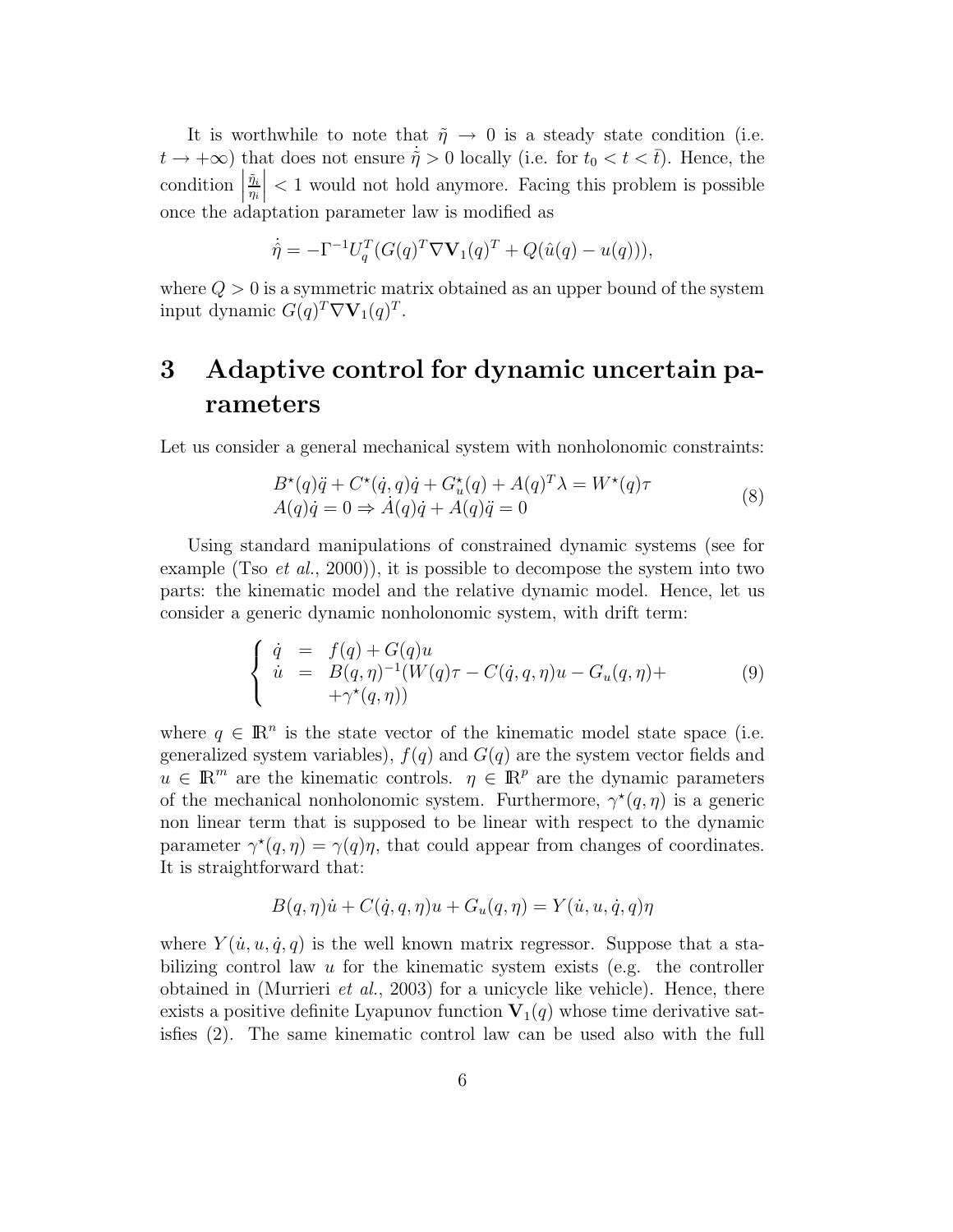dynamic system as the virtual control of a backstepping problem. Moreover, if the dynamic parameters are only partially known, the control law can be made robust w.r.t. parameter uncertainties by means of an adaptive framework. Define  $\tilde{u}(q) = u_{\tau}(q) - u(q)$  as the control error and  $\Delta =$  $(\nabla \mathbf{V}_1(q)G(q))^T$ , where  $u_\tau$  is the dynamic system variable, i.e. the velocity control law of the kinematic subsystem. Using backstepping techniques, the asymptotic value of the control error can be driven to zero. Consider the torque control law:

$$
\tau = W(q)^{-1}(B(q, \eta)u(q) + C(\dot{q}, q, \eta)u(q) ++G_u(q, \eta) - \gamma^*(q, \eta) - K_b \tilde{u} - \Delta)
$$
\n(10)

with  $K_b$  a square, positive definite matrix (the backstepping gain) that gives:

$$
B(q,\eta)\dot{\tilde{u}} = -K_b\tilde{u} - \Delta - C(\dot{q}, q, \eta)\tilde{u}
$$

To prove that the proposed control law effectively stabilizes the system, we use the following control Lyapunov function:

$$
\mathbf{V}_2(q,\tilde{u}) = \mathbf{V}_1(q) + \frac{1}{2}\tilde{u}^T B(q,\eta)\tilde{u},\tag{11}
$$

having time derivative:

$$
\dot{\mathbf{V}}_2(q,\tilde{u}) = \nabla \mathbf{V}_1(q) f(q) + \Delta^T u_\tau + \tilde{u}^T B(q,\eta) \dot{\tilde{u}} +\n+ \frac{1}{2} \tilde{u}^T \dot{B}(q,\eta) \tilde{u} \n= \nabla \mathbf{V}_1(q) f(q) + \Delta^T u - \tilde{u}^T K_b \tilde{u} \n+ \frac{1}{2} \tilde{u}^T \left( \dot{B}(q,\eta) - 2C(\dot{q},q,\eta) \right) \tilde{u} \n= \dot{\mathbf{V}}_1(q) - \tilde{u}^T K_b \tilde{u}
$$
\n(12)

that is clearly negative definite. It is worth noting that the term added in (11) represents the kinetic energy of the vehicle and that the relation  $B(q, \eta) - 2C(\dot{q}, q, \eta) = 0$  represents the Hamilton's principle on the energy conservation. The first term of the right side of (12) ensures the stability of the system while the second term ensures the convergence of  $\tilde{u} \to 0$ . As the backstepping gain matrix  $K_b$  increases, the latter convergence velocity increase as it is increasing the control effort as well.

For ease of notation, in what follows, we will suppress the explicit dependence of system matrices and controls by  $q, \dot{q}, u, \dot{u}$ . Consider now a partial knowledge of the dynamic parameters  $\hat{\eta}$ . Let  $\tilde{\eta} = \hat{\eta} - \eta$  be the parameter estimation error and with  $M(\tilde{\eta}) = M(\hat{\eta}) - M(\eta)$  the estimation error on the generic system matrix  $M$  due to parameter uncertainties.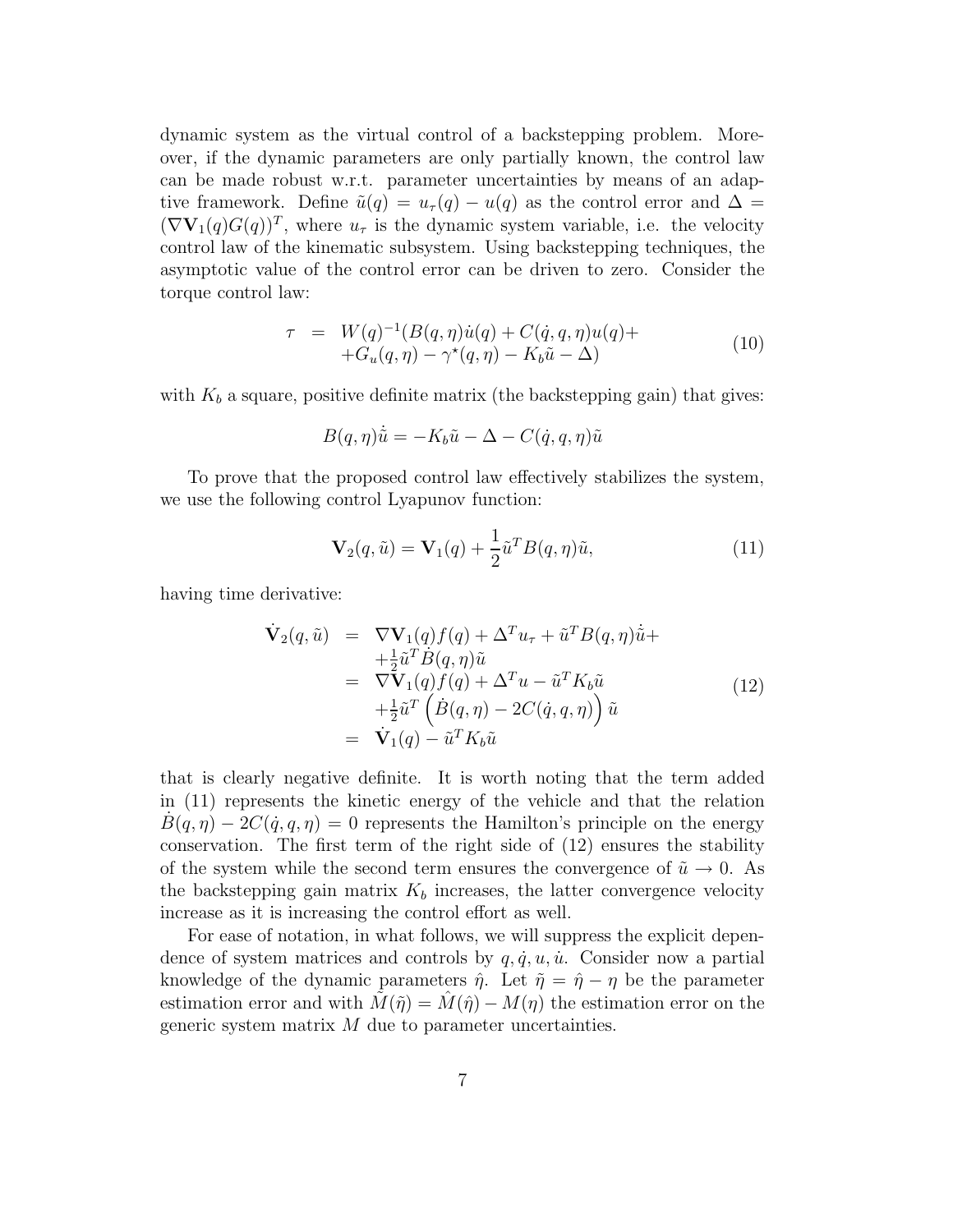The torque control law is then:

$$
\tau = W^{-1}(\hat{B}(\hat{\eta})\dot{u} + \hat{C}(\hat{\eta})u + \hat{G}_u(\hat{\eta}) +
$$
  
 
$$
-\hat{\gamma}^*(\hat{\eta}) - K_b\tilde{u} - \Delta),
$$
 (13)

that replaced in  $B(\eta)\tilde{u}$  gives:

$$
B(\eta)\dot{\tilde{u}} = -K_b\tilde{u} - \Delta + Y\tilde{\eta} - \gamma\tilde{\eta} - C(\eta)\tilde{u}
$$
\n(14)

(recall that  $\gamma^*, \tilde{\gamma}^*, \hat{\gamma}^*$  are linear w.r.t.  $\eta, \tilde{\eta}$  and  $\hat{\eta}$  respectively).

Let  $\dot{\eta} = 0$ , i.e. constant unknown dynamic parameters, and the adaptation law of the parameters:

$$
\dot{\tilde{\eta}} = \dot{\tilde{\eta}} = -\Gamma^{-1}(Y^T - \gamma^T)\tilde{u}
$$
\n(15)

and consider the composite Lyapunov function, with its time derivative:

$$
\begin{cases}\n\mathbf{V}_{3}(q,\tilde{u},\tilde{\eta}) = \mathbf{V}_{2}(q,\tilde{u}) + \frac{1}{2}\tilde{\eta}^{T}\Gamma\tilde{\eta} \\
\mathbf{V}_{3}(q,\tilde{u},\tilde{\eta}) = \nabla\mathbf{V}_{1}(q)f + \Delta^{T}u_{\tau} + \tilde{u}^{T}B(\eta)\dot{\tilde{u}} + \\
+ \frac{1}{2}\tilde{u}^{T}\dot{B}(\eta)\tilde{u} + \tilde{\eta}^{T}\Gamma\dot{\tilde{\eta}}\n\end{cases}
$$
\n(16)

where  $\Gamma > 0$  and symmetric.

Replacing  $(14)$  and  $(15)$  in  $(16)$ , we obtain:

$$
\dot{\mathbf{V}}_3(q,\tilde{u},\tilde{\eta}) = \nabla \mathbf{V}_1(q)f + \Delta^T u - \tilde{u}^T K_b \tilde{u} \n= \dot{\mathbf{V}}_2(q,\tilde{u})
$$
\n(17)

that is, once again, negative semidefinite if the desired kinematic control law makes  $V_1(q)$  negative definite. Therefore, the native control law  $u(q)$  is used to stabilize the nonholonomic system, the kinematic control error  $\tilde{u} \to 0$ ; the parameter estimation  $\hat{\eta}$  does not converge necessarily to  $\eta$ , but still allows for the control task to be solved.

# **4 Adaptive control for dynamic and actuator's uncertain parameters**

Consider again the mechanical system (8) and the stabilizing law (10). Let  $\tau_{\nu} \in \mathbb{R}^m$  be a different set of torque inputs, related to some actuators' parameters  $\eta_a \in \mathbb{R}^p$ , whose generic non linear relation is  $\tau = \tilde{F}_{\tau}(\tau_{\nu}, \eta_a)$ . The full nonholonomic dynamics become:

$$
\begin{cases}\n\dot{q} = f + Gu \\
\dot{u} = B(\eta)^{-1}(W\tilde{F}_{\tau}(\tau_{\nu}, \eta_{a}) - C(\eta_{d})u - G_{u}(\eta_{d}) + \\
+ \gamma^{\star}(\eta_{d}))\n\end{cases}
$$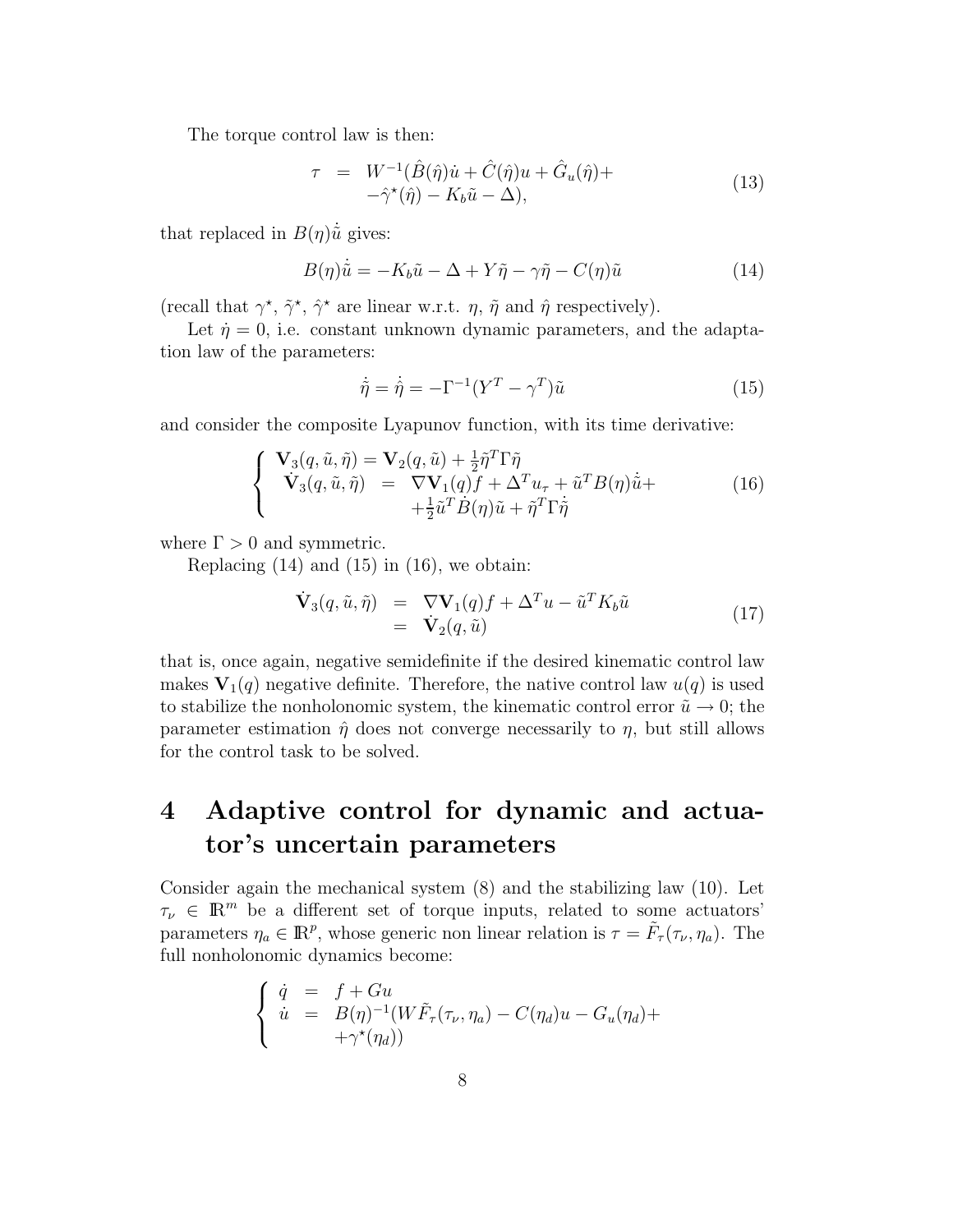where  $\eta_d$  are dynamic parameters. The stabilizing control law for the new set of inputs is clearly:  $\tau_{\nu} = \tilde{F}_{\tau}^{-1}(\tau, \eta_a)$ . Defining  $\tilde{\eta}_a = \hat{\eta}_a - \eta_a$  as the parameters error, function of the parameter estimation  $\hat{\eta}_a$ , and supposing that the new input field  $F_{\tau}$  is bilinear w.r.t.  $\tau$  and  $\eta_a$ , it is possible to assert that:

$$
\begin{aligned}\n\hat{\tau}_{\nu} &= \tilde{F}_{\tau}^{-1}(\tau, \hat{\eta}_a) = F_{\tau}^{-1}(\tau) \hat{\Theta}_{\eta_a} \overline{\mathbf{1}} \\
\hat{\tau} &= \tilde{F}_{\tau}(\hat{\tau}_{\nu}, \eta_a) = F_{\tau}(\hat{\tau}_{\nu}) \Theta_{\eta_a}^{-1} \overline{\mathbf{1}} \\
\tau &= \tilde{F}_{\tau}(\tau_{\nu}, \eta_a) = \tilde{F}_{\tau}(\hat{\tau}_{\nu}, \hat{\eta}_a) = F_{\tau}(\hat{\tau}_{\nu}) \hat{\Theta}_{\eta_a}^{-1} \overline{\mathbf{1}}\n\end{aligned}
$$

It is worth noting that  $\hat{\tau}_{\nu}$  is the desired control input w.r.t. the new set V, computed on the estimation of the uncertainties  $\hat{\eta}_a$ . Hence, the control  $\hat{\tau}$  is the actual torque control applied to the system.

Consider the desired torque control law (13), that take care of unknown dynamic parameter  $\eta_d$  with the adaptation law (15). Recalling the actual torque control  $\hat{\tau} = \tau + \tilde{\tau}$  and equation (14) we obtain:

$$
B(\eta_d)\dot{\tilde{u}} = W(q)(\tau + \tilde{\tau}) - C(\eta_d)u_{\tau} - G_u(\eta_d) +
$$
  
 
$$
+ \gamma^*(\eta_d) - B(\eta_d)\dot{u}_{\tau}
$$
  
 
$$
= -K_b\tilde{u} - \Delta + Y\tilde{\eta}_d - \gamma\tilde{\eta}_d - C(\eta_d)\tilde{u} + W\tilde{\tau}
$$
 (18)

Adding the uncertainties on the actuators  $\eta_a$ , the derivative of the Lyapunov function (17) is no longer defined. Hence, it is necessary to complete  $\mathbf{V}_3(q,\tilde{u},\tilde{\eta}_d)$  with:

$$
\begin{cases}\n\mathbf{V}_{\eta_a}(\eta_a, \tilde{\eta}_a) = \frac{1}{2}\bar{\mathbf{I}}^T \tilde{\Theta}_{\eta_a}^T \Theta_{\eta_a}^{-T} \Gamma_a \tilde{\Theta}_{\eta_a} \bar{\mathbf{I}} > 0 \\
\dot{\mathbf{V}}_{\eta_a}(\eta_a, \tilde{\eta}_a) = \bar{\mathbf{I}}^T \tilde{\Theta}_{\eta_a}^T \Theta_{\eta_a}^{-T} \Gamma_a \dot{\tilde{\Theta}}_{\eta_a} \bar{\mathbf{I}}\n\end{cases}
$$

where  $\Gamma_a > 0$  and symmetric. Analogously to (6),  $\tilde{\tau} = T \tilde{\Theta}_{\eta_a} \Theta_{\eta_a}^{-1} \bar{\mathbf{1}}$ , with  $T = diag\tau_i$ . The actuators parameters adaptation law can be chosen as:

$$
\dot{\tilde{\Theta}}_{\eta_a} \bar{1} = \dot{\eta}_a = \dot{\eta}_a = -\Gamma_a^{-1} T^T W^T \tilde{u}
$$
\n(19)

and constructing the new Lyapunov function  $\mathbf{V}_4(q, \tilde{u}, \tilde{\eta}_d, \eta_a, \tilde{\eta}_a) = \mathbf{V}_3(q, \tilde{u}, \tilde{\eta}_d) +$  $\mathbf{V}_{\eta_a}(\eta_a, \tilde{\eta}_a)$ , yields:

$$
\dot{\mathbf{V}}_4(q, \tilde{u}, \tilde{\eta}_d, \eta_a, \tilde{\eta}_a) = \dot{\mathbf{V}}_1(q) - \tilde{u}^T K_b \tilde{u} + -\tilde{u}^T W T \tilde{\Theta}_{\eta_a} \Theta_{\eta_a}^{-1} \tilde{\mathbf{I}} + \tilde{\mathbf{I}}^T \tilde{\Theta}_{\eta_a}^T \Theta_{\eta_a}^{-T} \Gamma_a (-\Gamma_a^{-1} T^T W^T \tilde{u}) = \dot{\mathbf{V}}_1(q) - \tilde{u}^T K_b \tilde{u} = \dot{\mathbf{V}}_2(q, \tilde{u})
$$

that is negative semidefinite, with equilibrium point  $(q, \tilde{u}, \tilde{\eta}_d, \tilde{\eta}_a) = (0, 0, \tilde{\eta}_d, \tilde{\eta}_a)$ .

The most powerful feature of the proposed approach is the "separation" between the problems involved in the stabilization task, whose feasibility is achieved using backstepping techniques and computed torque frameworks. The controller design steps could be depicted briefly in what follows: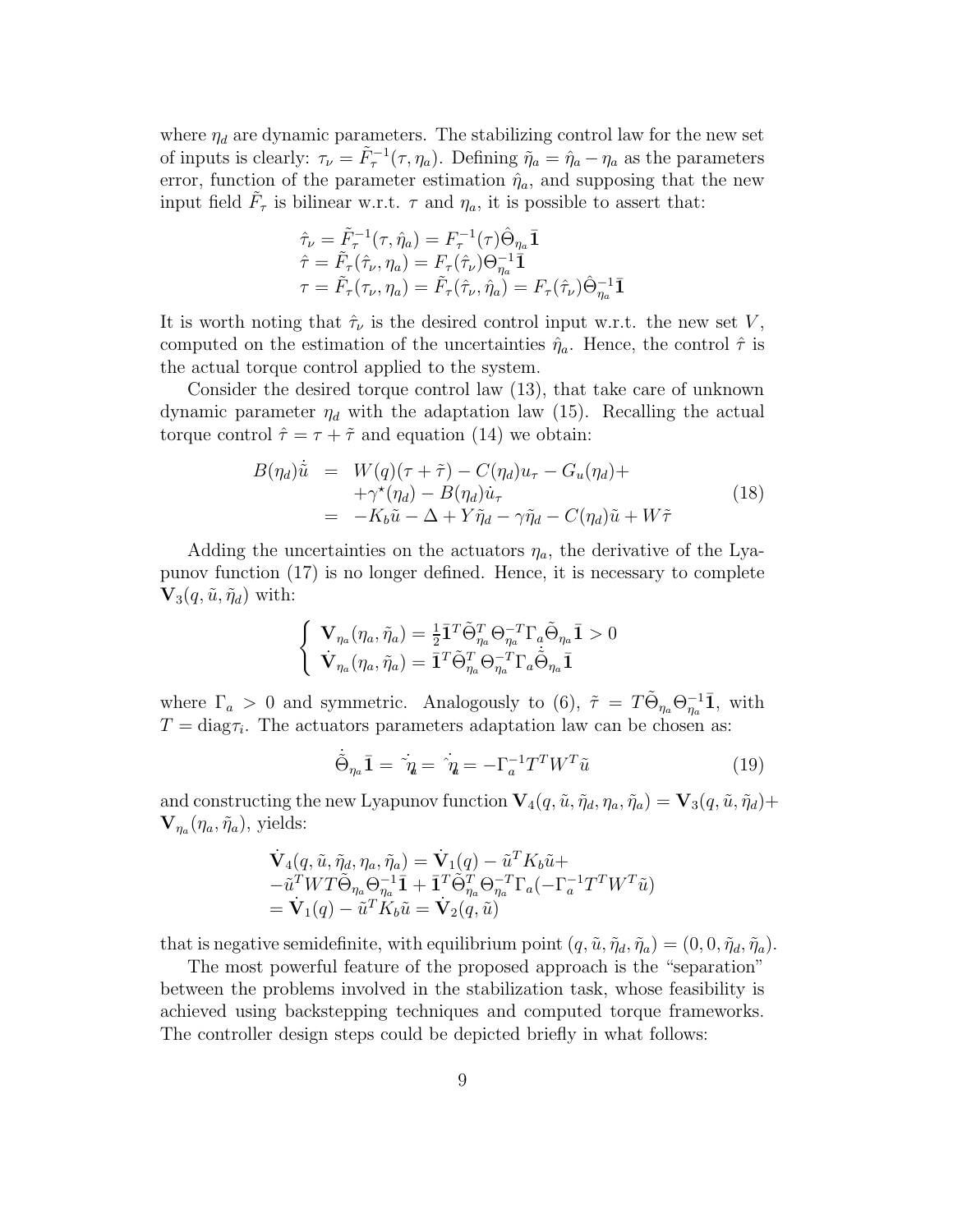- 1. Design a desired control law for the kinematic nonholonomic system  $u(q);$
- 2. Starting from  $u(q)$ , design the desired torque  $\tau$  for the dynamic system (see  $(10)$ );
- 3. If there are uncertainties on the dynamic parameters  $\eta_d$  of the system, modify the torque control law  $\tau$  with estimated values and use the dynamic parameter adaptation law (15);
- 4. If there are uncertainties on the actuator's parameters  $\eta_a$  too, add the dynamic parameter adaptation law (19).

## **5 Tracking control with bounded torques.**

The general, modular, framework presented in the previous paragraphs is now extended to the case of constraints in the actuators torques for the case of unicycle motion. An *approaching controller* is used to minimize the gap between the controlled vehicle and the reference vehicle under a parameter dependent distance  $D_{min}$ . As the robot reaches the desired relative position, another parameter dependent distance  $D_{max} > D_{min}$  is defined and a *backstepping controller* is activated that stabilizes the robot onto the desired trajectory and guarantees that the control torques are limited if the distance  $e < D_{max}$ , ensuring that the gap never increases besides  $D_{max}$ . It is worthwhile to note that in the region  $(D_{min}, D_{max})$  both the controller can work and that the proposed solution involves a hystheresis on the distance e.

### **5.1 Backstepping Controller**

Let us consider the kinematic and dynamic model of a unicycle and express the target coordinates in the mobile vehicle reference system, then the error dynamics  $\mathbf{e} = [e_1, e_2, e_3]^T$  are given by the equations:

$$
\begin{cases}\n\dot{e}_1 = v_r \cos(e_3) - v + e_2 \omega \\
\dot{e}_2 = v_r \sin(e_3) - e_1 \omega \\
\dot{e}_3 = \omega_r - \omega\n\end{cases} \Rightarrow \dot{\mathbf{e}} = f(\mathbf{e}) + G(\mathbf{e})u \tag{20}
$$

where v and  $\omega$  are the forward and steering velocities. Dynamics are added by considering the equations:

$$
\begin{cases} \dot{v}(\mathbf{e}) = \frac{\tau_v}{m} \\ \dot{\omega}(\mathbf{e}) = \frac{\tau_{\omega}}{I_z} \end{cases}
$$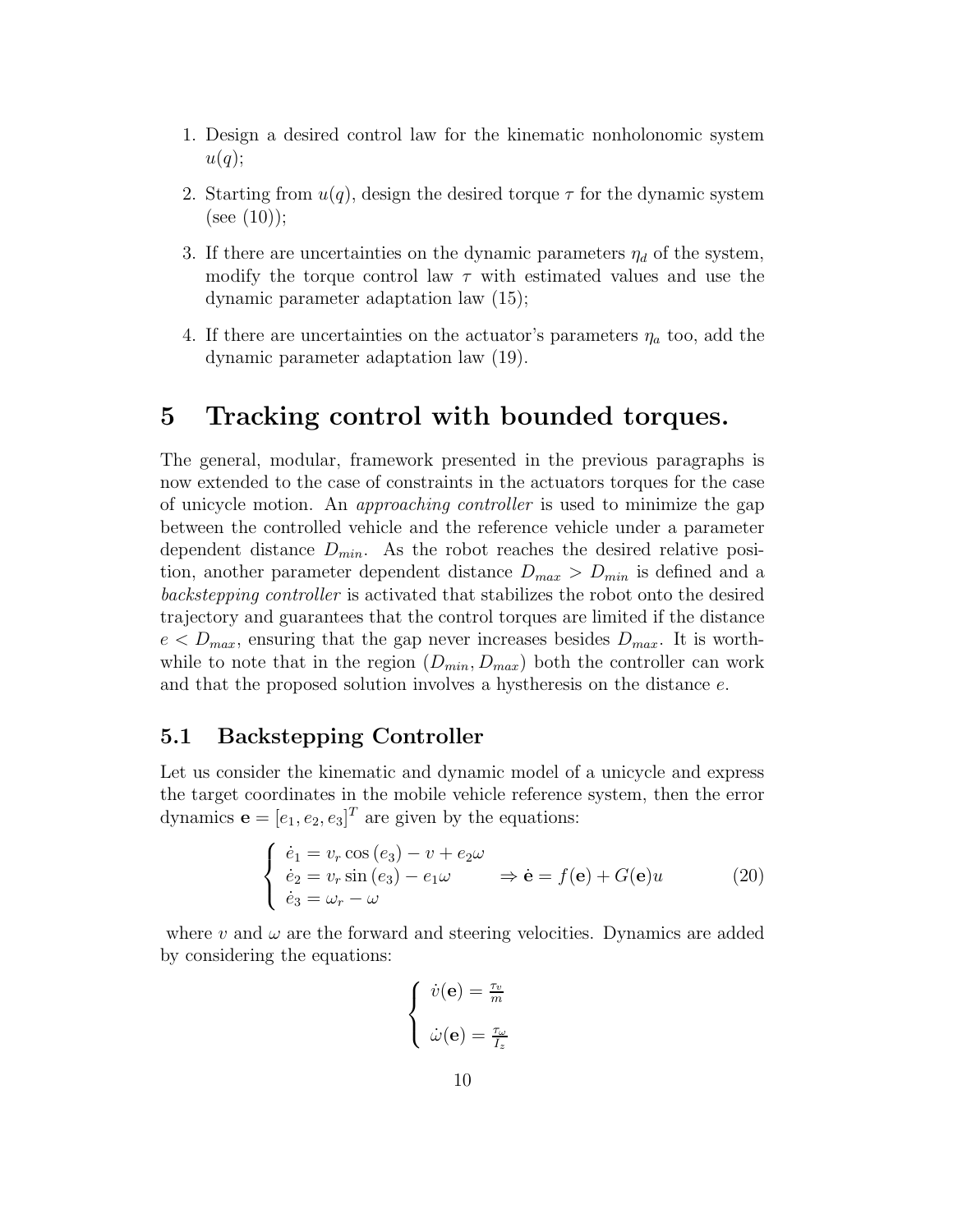

Figure 1: Trajectory tracking problem geometry.

where  $m$  and  $I_z$  are the mass and the momentum of inertia respectively.

Using the control Lyapunov function

$$
V_1 = \frac{1}{2} \left( e_1^2 + e_2^2 \right) + (1 - \cos(e_3)) \tag{21}
$$

we are able to synthesize two kinematic control laws for the forward and steering velocities,  $\bar{v}$  and  $\bar{\omega}$  respectively

$$
\begin{array}{rcl}\n\bar{v}(\mathbf{e}) & = & \frac{2}{\pi} V_{\text{max}} \arctan\left(e_1\right) - v_r \cos\left(e_3\right) \\
\bar{\omega}(\mathbf{e}) & = & \omega_r + \frac{1}{K_{e_3}} e_2 v_r + \frac{1}{K_{s_3}} \sin\left(e_3\right)\n\end{array} \tag{22}
$$

that make  $\dot{V}_1$  negative definite. It is easy to notice that the surge velocity  $\bar{v}$  is surely bounded by  $V_{max}+v_r$ , while  $\bar{\omega}$  maximum value depends on the positive constants  $K_{e_3}$ ,  $K_{s_3}$ , but also on the distance, through the error variable  $e_2$ .

Adding dynamics, a new control Lyapunov function is obtained as:

$$
V_1^d(e, v, \omega) = V_1 + \frac{1}{2}(v - \bar{v})^2 + \frac{1}{2}(\omega - \bar{\omega})^2
$$

that yields

$$
\tau_v = m(-K_{bv}(v - \bar{v}) + \frac{\partial \bar{v}}{\partial e}(f(e) + G(e)u) +\n+ \frac{\partial V_1}{\partial e}g_v(e))\n\tau_\omega = I_z(-K_{bv}( \omega - \bar{\omega}) + \frac{\partial \bar{\omega}}{\partial e}(f(e) + G(e)u) +\n+ \frac{\partial V_1}{\partial e}g_\omega(e))
$$
\n(23)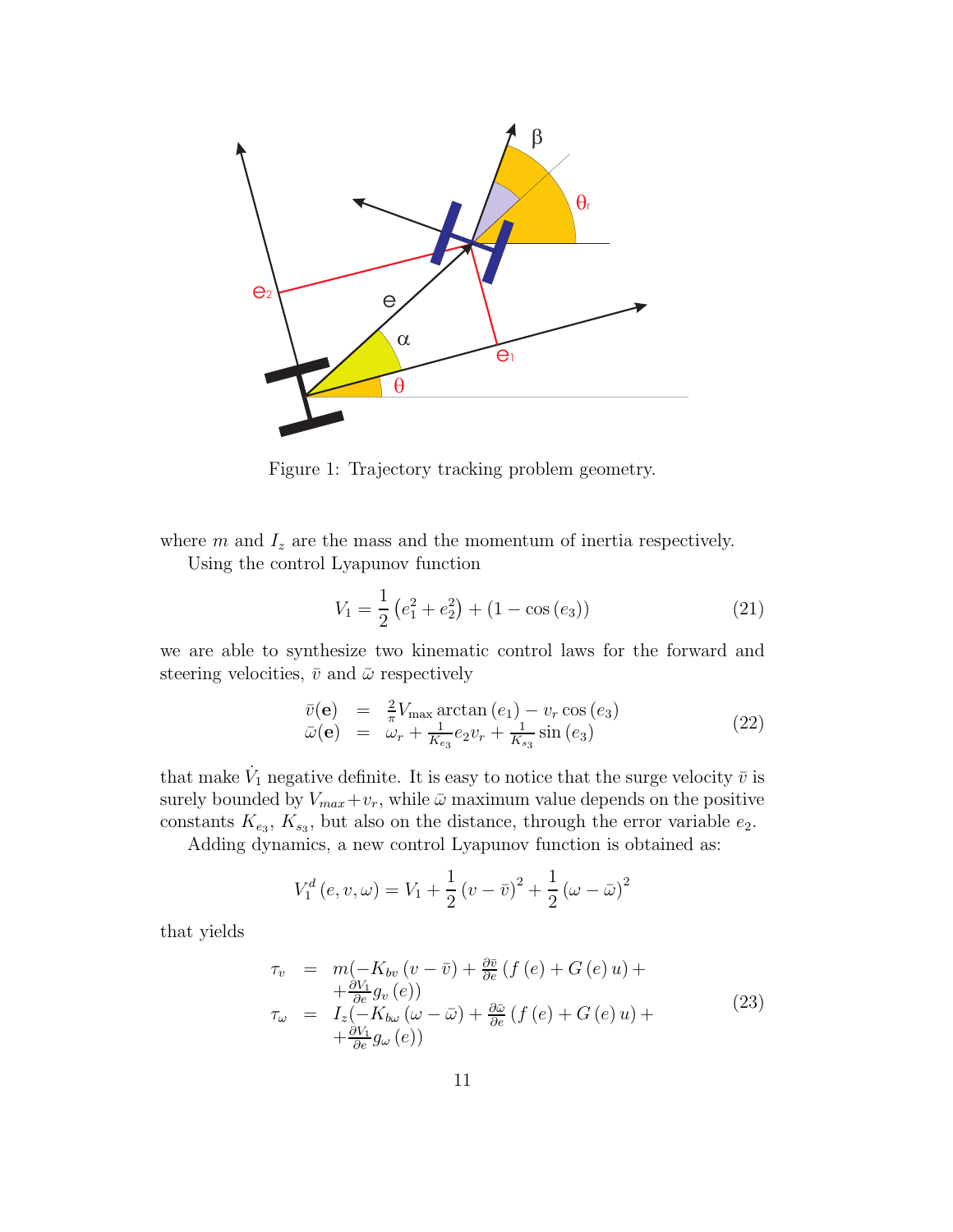where  $K_{bv}$  and  $K_{b\omega}$  are positive constants,  $\bar{v}$  and  $\bar{\omega}$  are the reference velocities provided by the kinematic controller, and  $f(\mathbf{e})$  and  $G(\mathbf{e})$  are again the vector fields of the kinematic model (20).

We are now interested in finding a maximum for the two torques (23):

$$
|\tau_{v_{\text{max}}}| = m(2K_{bv} | v_{\text{max}}| + |v_{r_{\text{max}}}| (|\omega_{\text{max}}| ++ |\omega_{r_{\text{max}}}| ) + |v_{r_{\text{max}}}| + |v_{\text{max}}| + |d| |\omega_{\text{max}}| + |d| ) == T_{v_1} + d \cdot T_{v_2}
$$
  

$$
|\tau_{\omega_{\text{max}}}| = I_z(2K_{bv} |\omega_{\text{max}}| + K_{e_3}^{-1} (v_{r_{\text{max}}}^2 ++ |v_{r_{\text{max}}}| |\omega_{\text{max}}| \cdot d) + K_{s_3}^{-1} (|\omega_{\text{max}}| + |\omega_{r_{\text{max}}}|) ++ K_{e_3}) = T_{\omega_1} + d \cdot T_{\omega_2}
$$
 (24)

As shown in equations (24), the maximum value of the torques are given by a linear relation  $|\tau_{\text{max}}| = T_1 + d \cdot T_2$ , where  $T_1$  and  $T_2$  are functions of the vehicle maximum velocity and inertial parameters. The lower limit of the torque value is  $T_1$ , hence the problem to solve is to find the maximum value of d in order to constraint the torque into the range  $[0, T_1 + \Delta_{\text{max}}]$ , with  $\Delta_{\text{max}} > 0$ . Since the torque controls critically depend on the distance between the vehicle and the desired reference vehicle, before the resulting backstepping torque controls can be applied to the system, an additional controller that approaches the desired reference vehicle is adopted.

## **5.2 Approaching Controller**

This controller is meant to drive the vehicle inside the range where the above controller works with constrained torques. Consider a new state space  $q$ for the vehicle (see again figure 1), where  $q = [e, \alpha, \beta]^T$  with e the distance vector between the vehicle and the target and with  $\alpha$  and  $\beta$  angles between vector e and the relative direction of each vehicle. The kinematic model of the variables  $q$  is then:

$$
\begin{cases}\n\dot{e} = -v \cos \alpha + v_r \cos \beta \\
\dot{\alpha} = -\omega + v \frac{\sin \alpha}{e} + v_r \frac{\sin \beta}{e} \\
\dot{\beta} = \omega_r - v \frac{\sin \alpha}{e} - v_r \frac{\sin \beta}{e}\n\end{cases}
$$

Considering the control Lyapunov Function

$$
V_2(q) = \frac{1}{2}\alpha^2 + \frac{1}{2}\ln(1 + e^2),
$$

its time derivative:

$$
\dot{V}_2(q) = \alpha \dot{\alpha} + \frac{e}{1+e^2} \dot{e} = \alpha \left( -\omega + v \frac{\sin \alpha}{e} + v_r \frac{\sin \beta}{e} \right) + \n+ \frac{e}{1+e^2} \left( -v \cos \alpha + v_r \cos \beta \right)
$$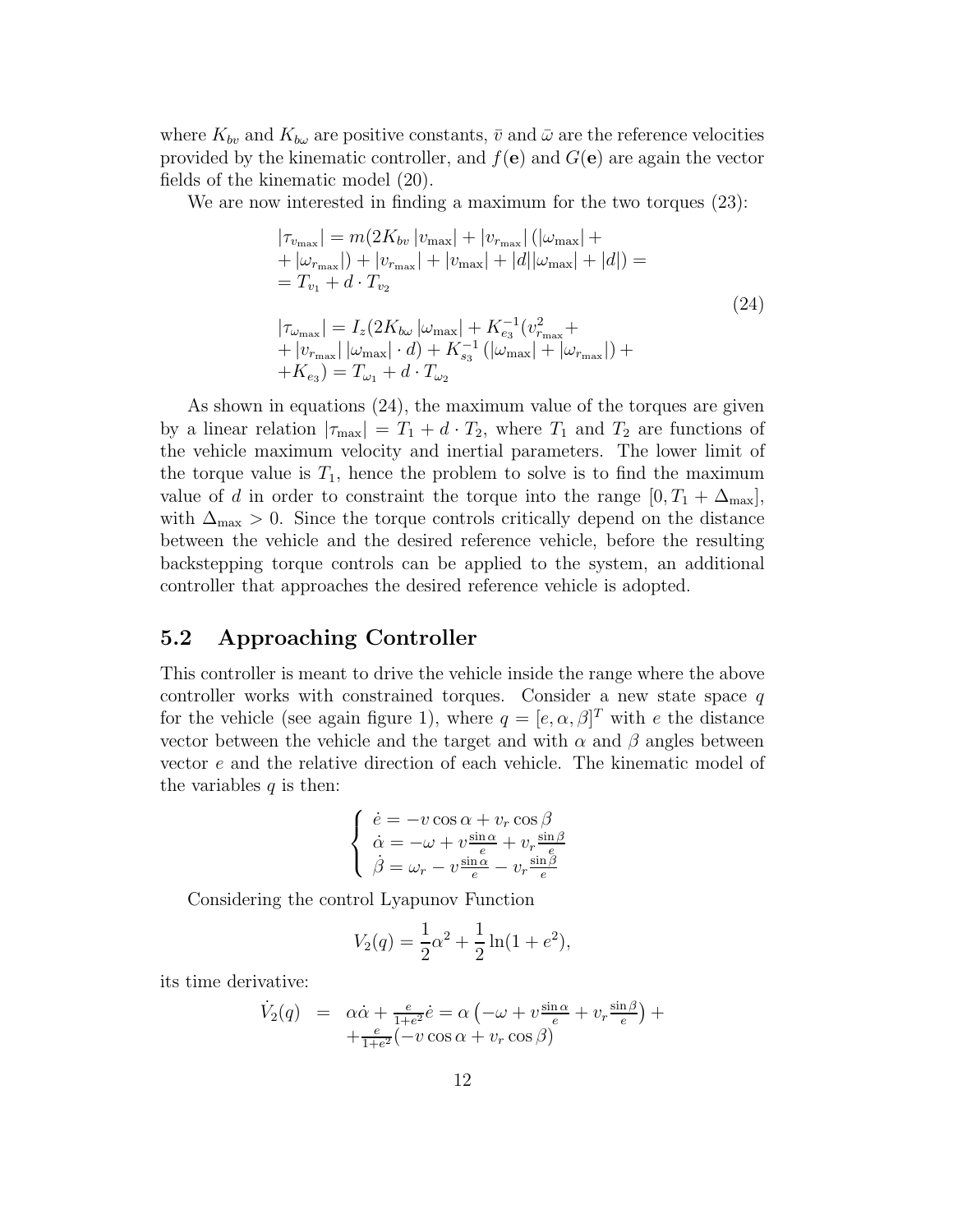and by substituting the controls  $\bar{v}$  and  $\bar{\omega}$ :

$$
\begin{cases} \bar{v} = \text{sat}(e) \cos \alpha \\ \omega = K_{\alpha} \alpha + v \frac{\sin \alpha}{e} + v_r \frac{\sin \beta}{e} \end{cases}
$$

where sat(e) is a generic saturation function. The function  $\dot{V}_2$  is n.d. if  $K_{\alpha} > \frac{v_{r_{\max}}}{2}$ .

As in (23), backstepping techniques lead to the control laws for the vehicle's dynamic model, that can be maximized as in (24):

$$
|\tau_{v_{\max}}| = m(2K_{bv}|v_{\max}| + \frac{R_{\max}}{\pi}(|v_{r_{\max}}| + |v_{\max}|) +
$$
  

$$
+\pi(1 + K_{\alpha} + \frac{1}{2\pi}))
$$
  

$$
|\tau_{\omega_{\max}}| = I_z(2K_{b\omega}|\omega_{\max}| + (|v_{r_{\max}}| + |v_{\max}|)^2 +
$$
  

$$
+ K_{\alpha}(|v_{\max}| + K_{\alpha}) + |v_{r_{\max}}|(|\omega_{r_{\max}}| +
$$
  

$$
+ |v_{\max}| + |v_{\max}|) + \pi)
$$
  
(25)

The control laws (25) allow to bound the control torques while the vehicle approaches the region where the controller (23) is able to track the targret and respect the torques constraints.

### **5.3 Switching Control Law**

We are now interested in fixing the value of the switching distance  $D_{min}$ from the approaching to the backstepping controller. The occurring of the switch at a distance  $D_{min}$  ensures that the distance will not exceed  $D_{max}$ and therefore the torque constraints will be respected. Let us consider an isosurface of the Lyapunov function  $V_1$ . The projections on the  $(e_1, e_2)$  plane for different  $e_3$  angles are concentric circles (see figure 2). From Lyapunov theory, a system trajectory originated inside an isosurface with n.d. time derivative is bounded in the same isosurface. This means that, in the worst case, when the backstepping controller is activated, a trajectory starting at a distance  $D_{min}$  from the origin of the  $(e_1, e_2)$  plane will never exceed the  $D_{max}$  distance, that is the radius of the isosurface computed for  $e_3$  equals to zero. An idea of the convergence of the proposed control method is given considering that the backstepping controller is globally asymptotically stable and that multiple switches are avoided as soon as the distance between the target and the vehicle is less than  $D_{min}$ . The approaching controller ensures that the switch will be fired by decreasing the distance between the target and the vehicle.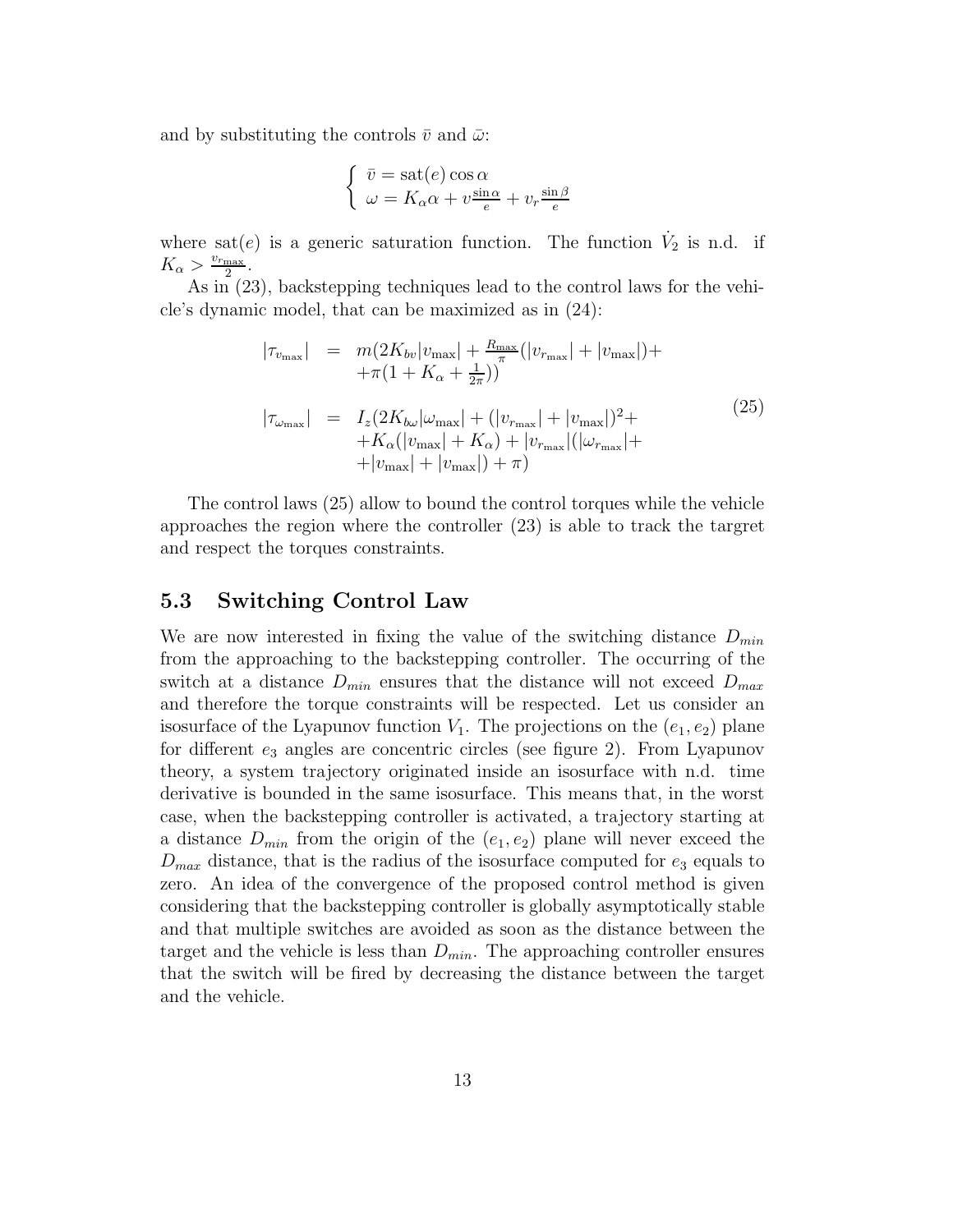

Figure 2: A 3D representation of the isosurface.

## **6 Simulation results**

## **6.1 Regulation with kinematic uncertainties and limited velocity**

As an application example of the method explained previously, the unicycle vehicle, with the kinematic control law reported in (Murrieri *et al.*, 2003), is adopted. In what follows, the control law is generically referred as  $u(q) =$  $[u_1(q), u_2(q)]^T \in U$ , where  $q = [\rho, \phi, \beta]^T$ . The control laws are:

$$
\begin{cases}\nv = \rho \cos \beta \\
\omega = \frac{\phi \sin \beta}{\lambda \rho \beta} v + \frac{\sin \beta}{\lambda \rho} v + \sigma \beta\n\end{cases} \tag{26}
$$

where  $\sigma > 0$  and  $\lambda > 0$ .

Let  $u = [v, \omega]^T = [u_1, u_2]^T$  be the available controls, i.e. the forward and steering velocities of the vehicle respectively. If the uncertain parameters related to the actuators are the wheel radius  $R$  and the inter axle length L, it is possible to express the new set of input controls  $u_{\nu} = [\omega_r, \omega_l]^T =$  $[u_{\nu_1}, u_{\nu_2}]^T \in V$  as the angular velocity of the vehicle's wheels, on the right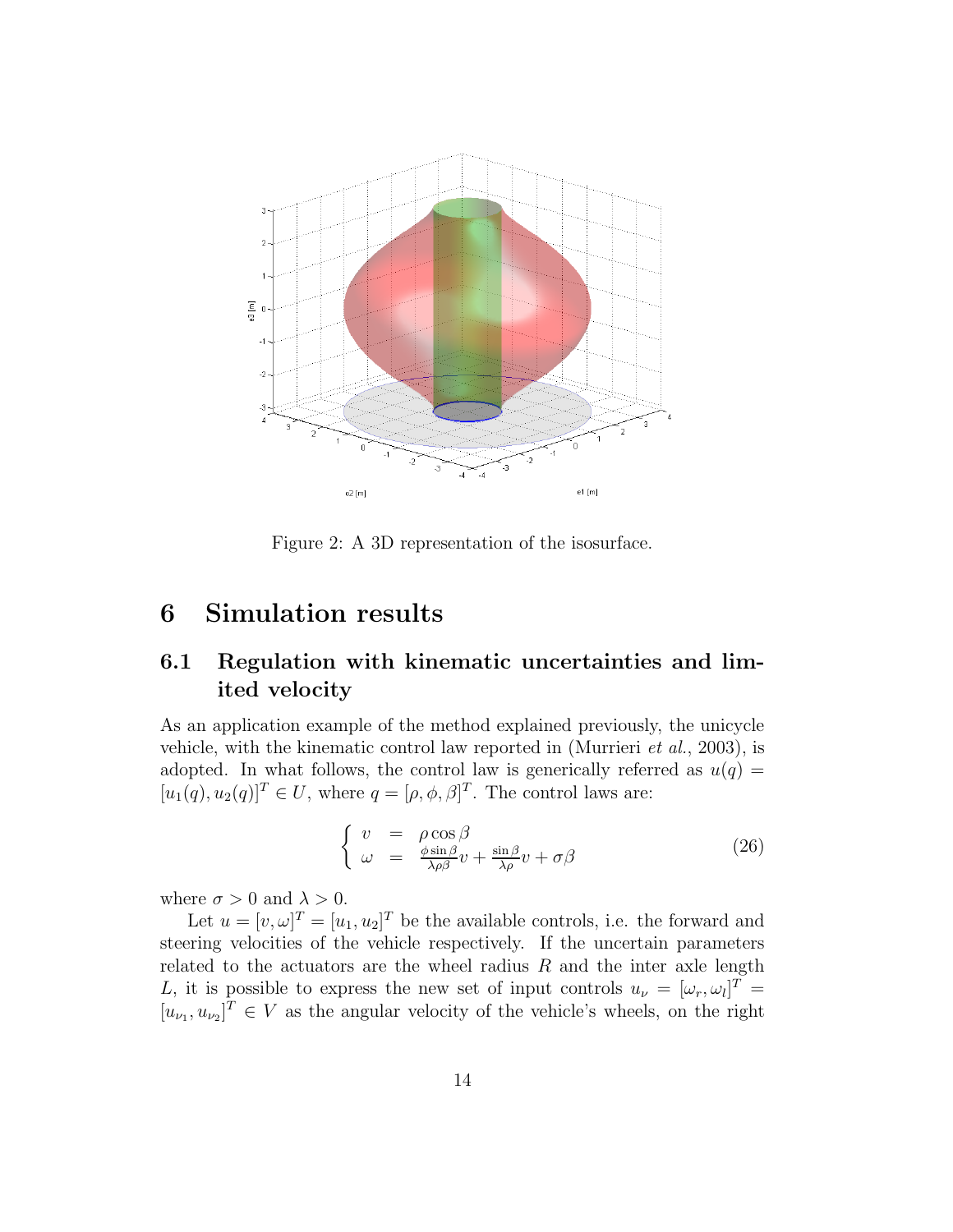and left side of the robot respectively. Indeed:

$$
\left\{ \begin{array}{l} v=\frac{\omega_r+\omega_l}{2}R \\ \omega=\frac{\omega_r-\omega_l}{L}R \end{array} \right. \Leftrightarrow \left\{ \begin{array}{l} \omega_r=\frac{v}{R}+\frac{L\omega}{2R} \\ \omega_l=\frac{v}{R}-\frac{L\omega}{2R} \end{array} \right. .
$$

Choosing the uncertain parameter as  $\eta_a = [1/R, L/R]^T = [\eta_{a_1}, \eta_{a_2}]^T$ , follows that:

$$
u_{\nu} = \tilde{F}^{-1}(u, \eta_a) = \begin{bmatrix} u_1 & \frac{u_2}{2} \\ u_1 & -\frac{u_2}{2} \end{bmatrix} \begin{bmatrix} \eta_{a_1} & 0 \\ 0 & \eta_{a_2} \end{bmatrix} \mathbf{\overline{1}}
$$

The limited velocity constraint is defined directly in the perfectly known control law. The admissible velocities are limited by  $|v| \le v_{max}$  and  $|\omega| \le$  $\omega_{max}$ . Noting that the dynamic of the distance is nonincreasing ( $\dot{\rho} \leq 0$ ) along the controlled trajectories of the vehicle, the linear velocity  $v$  is bounded once

$$
v = v_{max} \frac{\rho}{\rho_0} \cos \beta \tag{27}
$$

where  $\rho_0$  is the distance in the initial position (at  $t = t_0$ ). Substituting (27) in (26), the angular velocity constraint is clearly verified if

$$
\frac{v_{max}}{\rho_0} \frac{1}{\lambda} \left| \sin \beta \cos \beta \frac{\phi + \lambda \beta}{\beta} \right| + \sigma |\beta| < \omega_{max}
$$

since  $\lambda > 0$  and  $\sigma > 0$ . Noting that  $\phi \in (-\pi, \pi]$  and  $\beta \in (-\pi, \pi]$ , it is straightforward that

$$
k = \max\left(\left|\sin\beta\cos\beta\frac{\phi + \lambda\beta}{\beta}\right|\right) > 0
$$

is known and easily numerically computable. Hence, the constrint on  $\omega$  is satisfied if:

$$
\frac{v_{max}}{\lambda \rho_0} k + \sigma \pi < \omega_{max}
$$

that further impose a lower limit on  $\rho_0$ 

$$
\rho_0 > \frac{k v_{max}}{\lambda(\omega_{max} - \sigma \pi)}
$$

Since  $\lambda > 0$  and  $\rho_0 > 0$ ,  $\sigma < \omega_{max}/\pi$ . To fulfill both the constraints on the limited velocities, it is trivial that

$$
\rho_0 = \max\left\{\rho(t_0), \frac{k v_{max}}{\lambda(\omega_{max} - \sigma \pi)}\right\}
$$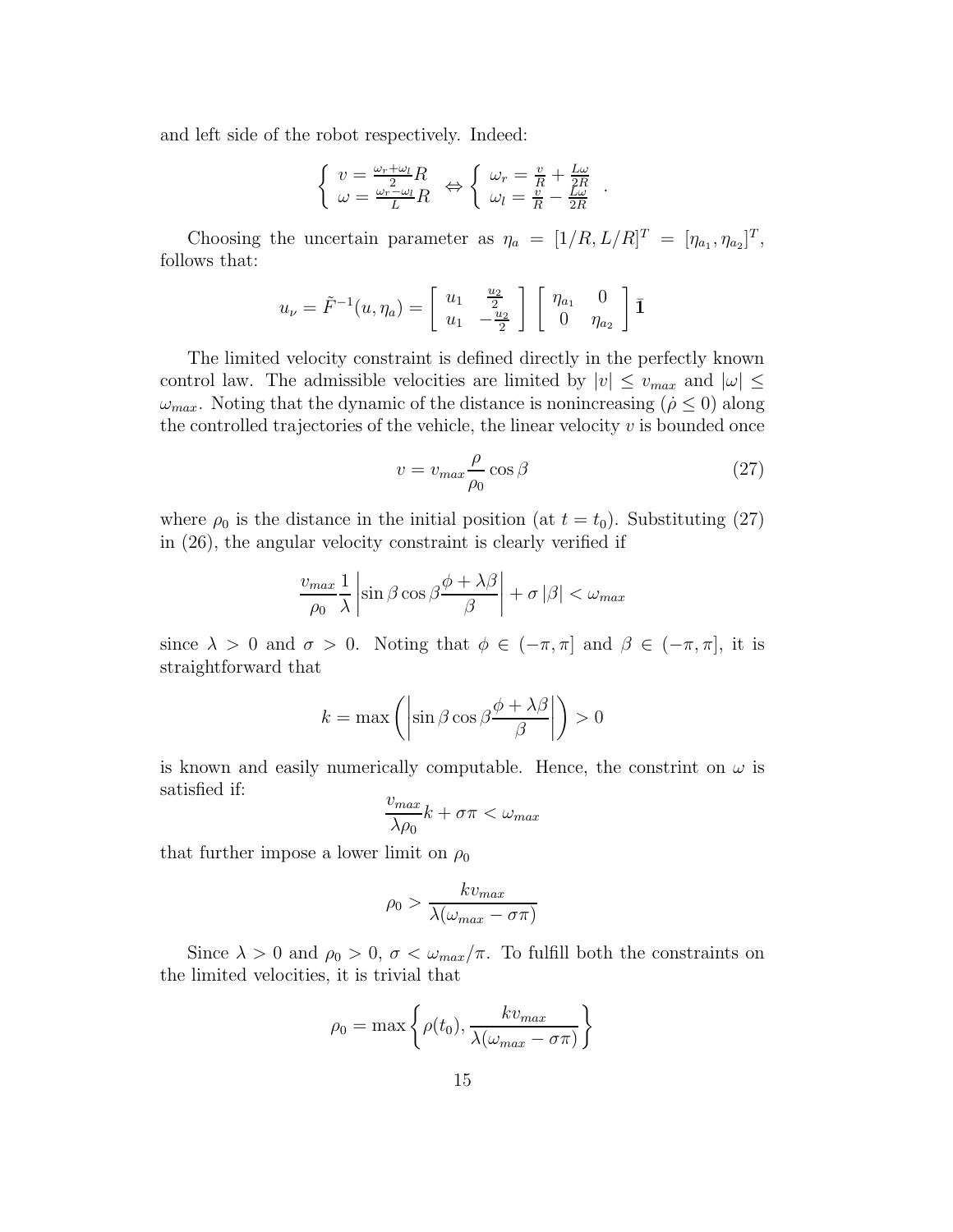

Figure 3: Vehicle manoeuvre during a docking operation with unknown parameters and limited velocities.



Figure 4: Computed controls: linear velocity v (left), angular velocity  $\omega$ (right). Each figure reports the velocity limits too.

Once the aforementioned velocity limits are extended to the uncertain model, the limit should be divided by two.

In figure 3 is depicted a parking trajectory when the robot is placed in  $q = [270, 3.6, 3.95]^T$  and the vehicle parameters are set to  $R = 100$  and  $L = 500$  (the same data as the previous example). The estimated parameters value is  $\bar{R} = 190$  and  $\bar{L} = 150$ . The velocity limits are  $(v_{max}, \omega_{max}) =$  $(50 \, mm/sec, 1/2 \, rad/sec),$  while the scaling factor  $\rho_0 = 660$ . The controller parameter  $\lambda = 0.04$ . The parking problem is solved using the adaptive controller with limited velocity.

In figure 4, the computed controls are reported (the linear velocity  $v$ , left, and the angular velocity  $\omega$ , right). Each figure depicts also the velocity limits.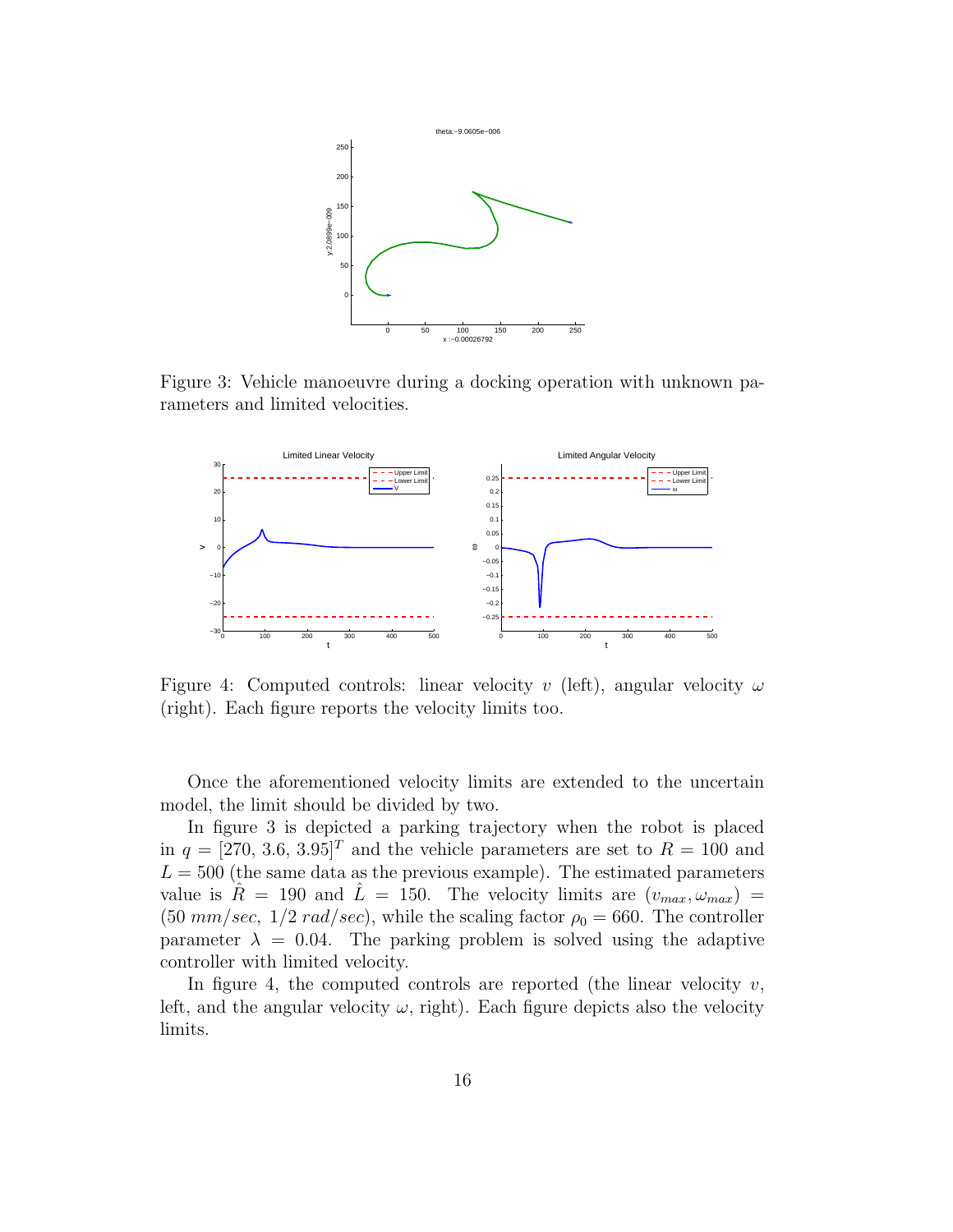#### **6.2 Regulation with dynamic uncertainties**

Consider the dynamic system of the unicycle, extension of kinematic system:

$$
\begin{bmatrix}\n\dot{\rho} \\
\dot{\phi} \\
\dot{\beta} \\
\dot{\omega}\n\end{bmatrix} = \begin{bmatrix}\n-\rho \cos \beta v \\
\sin \beta v \\
\sin \beta v - \omega \\
v^2 \cos \beta \\
0\n\end{bmatrix} + \begin{bmatrix}\n0 \\
0 \\
0 \\
\frac{1}{\rho m} \\
0\n\end{bmatrix} \tau_v + \begin{bmatrix}\n0 \\
0 \\
0 \\
0 \\
\frac{1}{I}\n\end{bmatrix} \tau_{\omega}
$$
\n(28)

where  $\tau = [\tau_v, \tau_\omega]^T$  are respectively the linear and angular control torques.  $m$  is the mass of the vehicle, whose center of mass is on the mid point of the wheel axle.  $I$  is the inertia momentum with respect to the vertical axis, constantly perpendicular to the plane of motion. Supposing that the robot navigates on a plane,  $C(\dot{q}, q)$  and  $G(q)$  matrices are zero.

Using the kinematic control law  $(26)$ , the positive definite Lyapunov function:

$$
\mathbf{V}_1(q) = \frac{1}{2}q^T \Lambda q > 0,\tag{29}
$$

where  $\Lambda > 0$  is a symmetric matrix, gives a negative definite time derivative. Let  $\eta_d = [1/m, 1/I]^T$ ,  $u = [v, \omega]^T$  and:

$$
\gamma(q) = \begin{bmatrix} u_1^2 \cos \beta & 0 \\ 0 & 0 \end{bmatrix}, B(q, \eta_d) = \begin{bmatrix} m & 0 \\ 0 & I \end{bmatrix},
$$
  
\n
$$
W(q, \eta_d) = \begin{bmatrix} \frac{1}{\rho} & 0 \\ 0 & 1 \end{bmatrix}, K_b = \begin{bmatrix} 1 & 0 \\ 0 & \frac{1}{2} \end{bmatrix}.
$$
\n(30)

In figure 5 is depicted a parking trajectory when the robot is placed in  $q = \left[35.5, 1.80, -1.50\right]^T$  and the dynamic parameters are set to  $m = 10$ and  $I = 1$ . The estimated parameters value is  $\hat{m} = 21$  and  $\hat{I} = 7$ . The controller parameter  $\lambda = 1/2$ . On the left, the parking problem is solved using the adaptive controller while, on the right side of the figure, the parking problem is carried out with the backstepping controller  $u(q)$ , without any parameter adaptation. The figure 6 depicts the computed torque controls for the linear (left) and angular (right) velocity for adaptive and dynamic controller obtained using only backstepping techniques.

### **6.3 Regulation with dynamic and kinematic uncertainty**

Let  $\tau = [\tau_v, \tau_{\omega}]^T = [\tau_1, \tau_2]^T$  be the available torque controls, i.e. the linear and angular torques of the vehicle respectively, and  $\tau_{\nu} = [\tau_r, \tau_l]^T = [\tau_{\nu_1}, \tau_{\nu_2}]^T$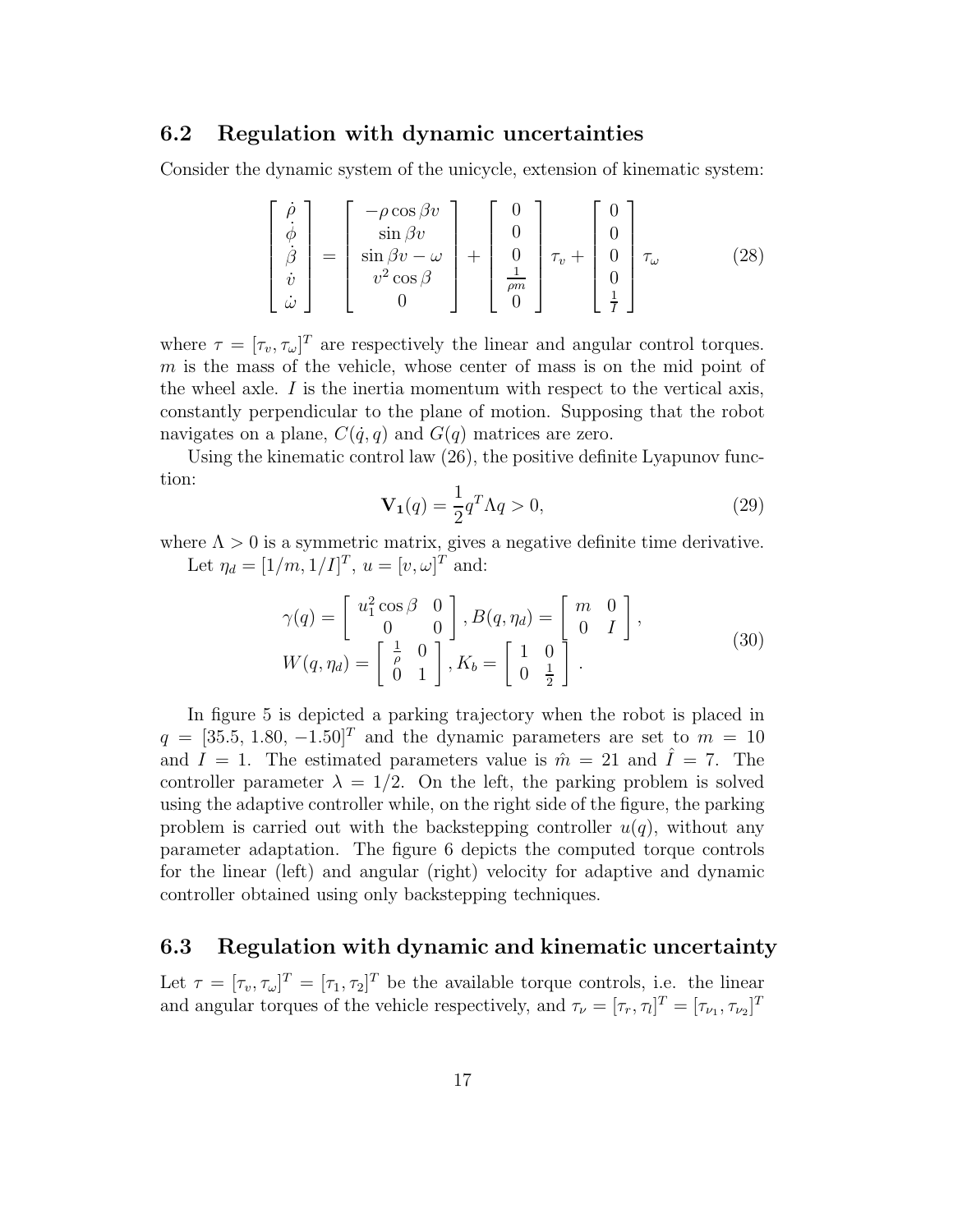

Figure 5: Vehicle manoeuvre during a docking operation with unknown dynamic parameters. Both the adaptive (left) and backstepping (right) controller behavior is reported.

be the torques of the vehicle's wheels, on the right and left side of the robot respectively:

$$
\left\{ \begin{array}{l} \tau_v = \frac{\tau_r + \tau_l}{2} R \\ \tau_\omega = \frac{\tau_r - \tau_l}{L} R \end{array} \right. \Leftrightarrow \left\{ \begin{array}{l} \tau_r = \frac{\tau_v}{R} + \frac{L \tau_\omega}{2R} \\ \tau_l = \frac{\tau_v}{R} - \frac{L \tau_\omega}{2R} \end{array} \right. .
$$

In figure 7 is depicted a parking trajectory when the robot is placed in  $q = \left[\frac{380}{0.92}, \frac{3.97}{7}\right]^T$ , with the mass  $m = 10$  and the inertia momentum  $I = 1$  and with the actuator's parameters set to  $R = 100$  and  $L = 500$ . The dynamic estimated parameters  $\hat{\eta}_d = [\hat{m}, \hat{I}]^T = [76, 4.5]^T$  and the actuator's estimated parameters  $\hat{\eta}_a = [\hat{R}, \hat{R}/\hat{L}]^T = [174, 0.26]^T (\hat{L} = 664)$ . The controller parameter  $\lambda = 1/2$ . The simulation has been carried out for 20sec. On the left, the parking problem is solved using the adaptive controller while, on the right side of the figure, the parking problem is carried out with the native controller  $\Psi(q)$ , without any parameter adaptation. In figure 8, the control error with respect to the desired controls  $(\tau_v, \tau_\omega)$  computed with perfect actuator's parameter knowledge  $\tilde{\eta}_a = 0$ , is reported (up, left and right figures respectively) for adaptive and native controller. The figure 8 depicts also the computed controls for the right and left side of the vehicle (down, left and right figures respectively), for adaptive and native controller.

### **6.4 Tracking control with bounded torques**

Simulation results for the tracking control of a target vehicle with bounded torques are presented. In what follows, the reference vehicle describes a circle while the controlled vehicle starts from differentpositions.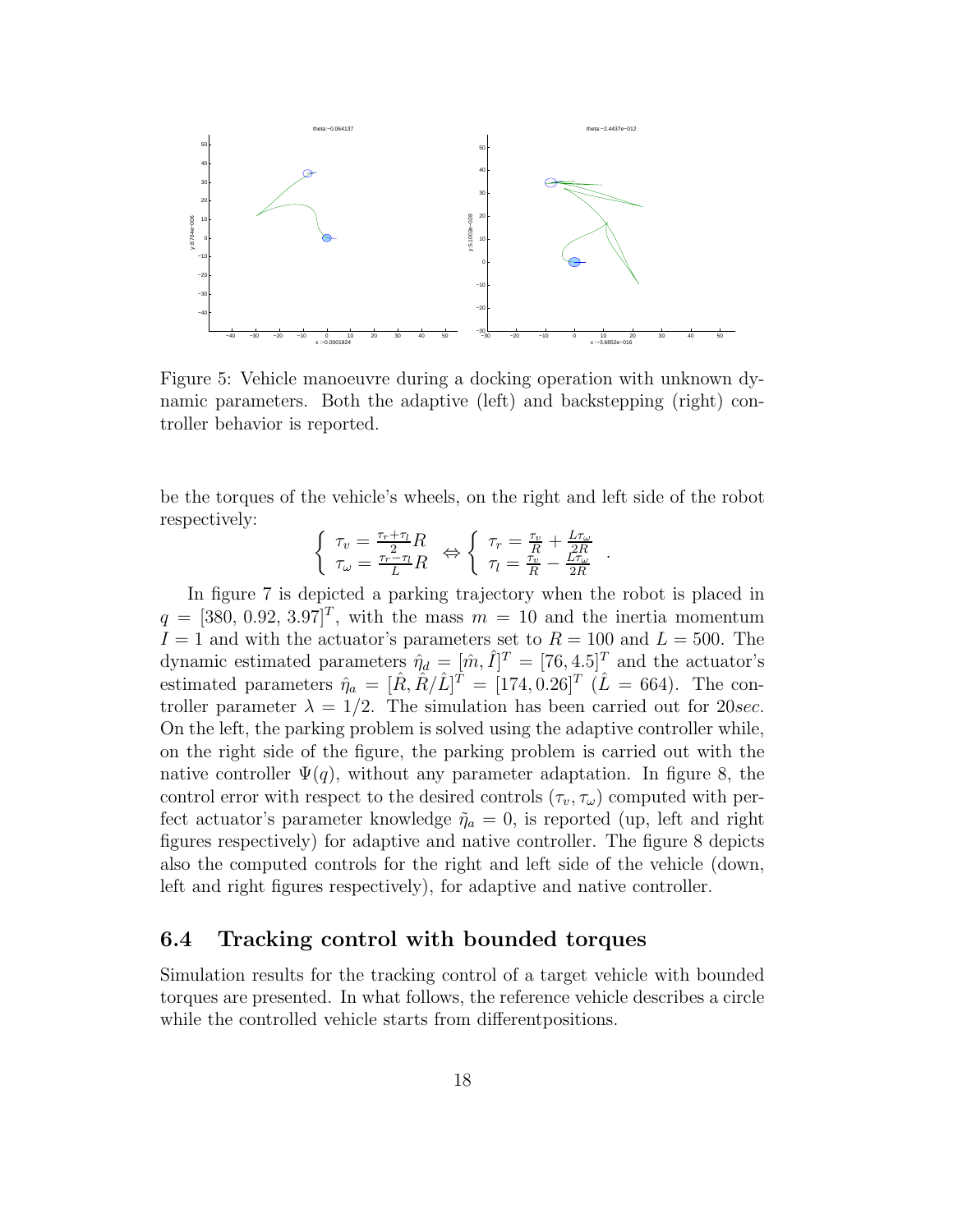

Figure 6: Computed torque controls. Both the linear (left) and angular (right) controls are reported.

The vehicle's parameters are  $m = 5kg$ ,  $I_z = 1kgm^2$ ,  $v_{\text{max}} = 2m/s$ ,  $\omega_{\text{max}} =$ 1.5rad/s, while the maximum reference velocities are set to  $v_{r_{max}} = 1m/s$ and  $\omega_{r_{max}} = 0.2 \text{rad/s}$ . The torque bounds are  $|\tau_{v_{max}}| = 100 \text{Nm}$  and  $|\tau_{v_{max}}| =$  $50Nm$ . In order to respect these constraints, control parameters are selected as follows:  $D_{min} = 1$ ,  $K_{e_3} = 3$ ,  $K_{s_3} = 10$  and  $D_{max} = 3.6$ . The backstapping gains are  $K_{bv} = 1/6$ ,  $K_{bv} = 5/3$ ,  $K_{\alpha} = 1/2$  and the saturation function  $|\text{sat}(\pm\infty)|=3$  in order to respect (24).

Substituting the previous parameters in (24) and (25) the constraints are satisfied since  $|\tau_{v_{max}}| = 60Nm$  and  $|\tau_{w_{max}}| = 30Nm$ .

In figure 9 the trajectories of the controlled robot starting from  $q =$  $[D\cos\delta, D\sin\delta, \delta]^T$ , with  $D = 10$  and  $\delta \in (0, \pi/2, \pi, -\pi/2)$  are depicted. The target starts from  $q_r = t[0, -5, 0]^T$ . The corresponding computed torque controls are reported in figure 10.

Starting from the same intial condition for the controlled and reference robots, computed torque controls for the backstepping control law acting alone are reported in figure 11. It is worthwhile to note that in this second case the control torques are one magnitude greater than the other computed with the switching control law.

## **7 Conclusions**

Nonlinear adaptive control laws for generic kinematic nonholonomic systems in the presence of actuators limits and uncertainties have been derive. An extension to uncertain dynamic systems using backstepping techniques and control Lyapunov functions has been used. It has been shown that it is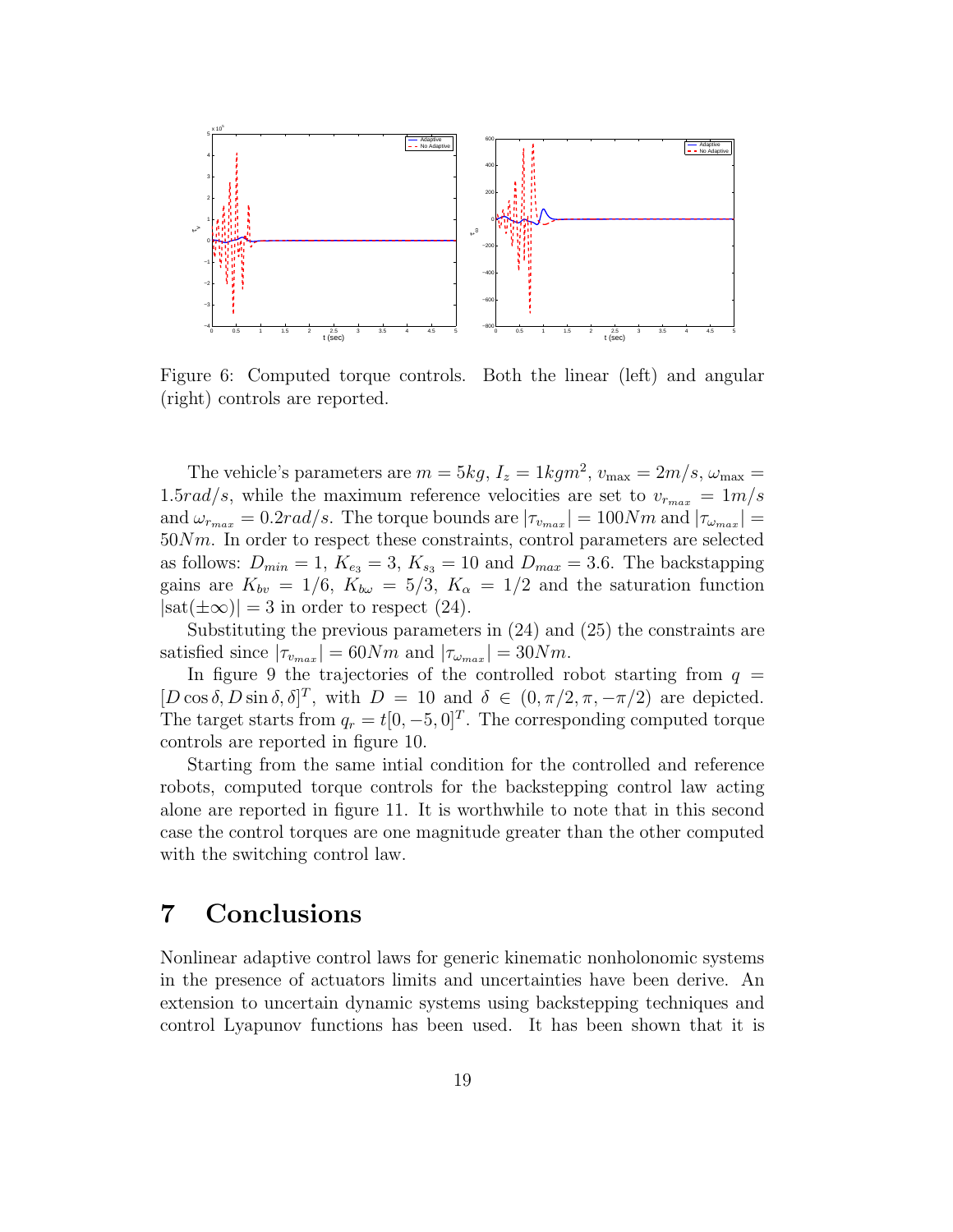

Figure 7: Vehicle manoeuvre during a docking operation with both unknown dynamic and actuator's parameters. Both the adaptive (left) and native (right) controller behavior is reported.

possible to obtain a control Lyapunov function in a modular way, starting from a stabilizing law for the kinematic, perfectly known model. Our effort has been devoted to bound the control inputs of the kinematic and dynamic system, in order to avoid actuators saturation.

Simulation results has been shown, showing a vehicle manoeuvres during a parking operation with unknown parameters and limited velocities and vehicle manoeuvres during a tracking operation with limited torques. Our future efforts will focus on merging the previous results and obtaining smooth control laws for the set-point and tracking control problems.

# **References**

- Aguiar, A. P., A. N. Atassi and A. M. Pascoal (2000). Regulation of nonholonomic dynamic wheeled mobile robots with parametric modeling uncertainty using lyapunov functions. In: *Proc. IEEE Int. Conf. on Decision and Control*. Sydney, Australia. pp. 2995–3000.
- Beard, R. W. and W. Ren (2004). Trajectory tracking for unmanned air vehicles with velocity and heading rate constraints. *IEEE Transactions on Control Systems Technology* **12**(5), 706–716.
- Hahn, W. (1963). *Theory and Application of Liapunov's Direct Method*. Prentice–Hall Inc.. Englewood Cliffs, N.J.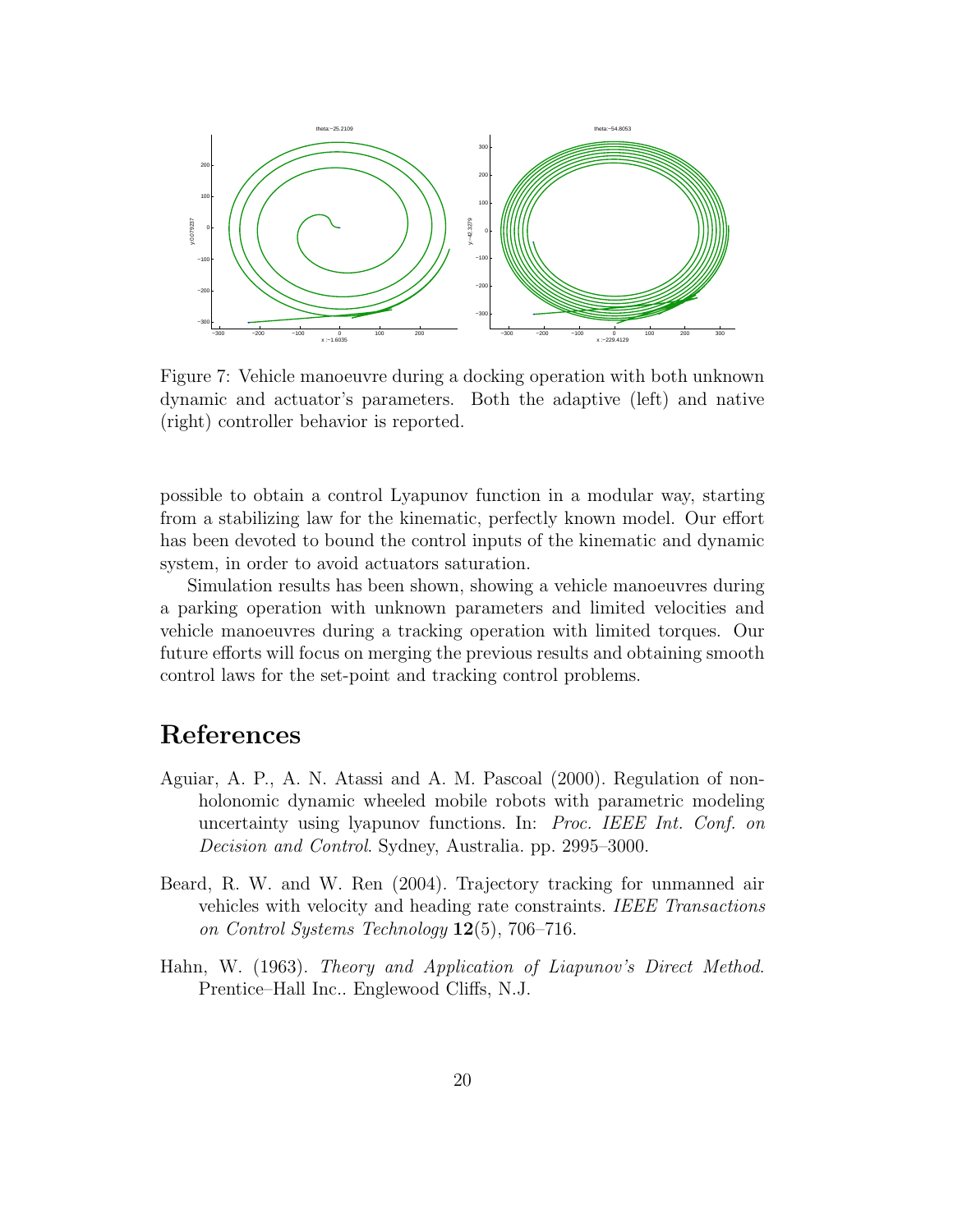

Figure 8: Control error with respect to the desired one (up) and computed controls for the right and left side of the vehicle (down). Both the adaptive and native controller torques are reported in each graph. Only significative data are reported (2sec of the whole 20sec simulation time).

- Jiang, Z. P., K. D. Do and J. Pan (2002). A universal saturation controller design for mobile robots. In: *Proc. IEEE Int. Conf. on Decision and Control*. Las Vegas, Nevada USA. pp. 2044–2049.
- Jiang, Z. P., K. D. Do and J. Pan (2004). Simultaneous tracking and stabilization of mobile robots: An adaptive approach. *IEEE Transactions on Automatic Control* **49**(7), 1147–1152.
- Murrieri, P., D. Fontanelli and A. Bicchi (2003). A hybrid-control approach to the parking problem of a wheeled vehicle using limited view-angle visual feedback. *International Journal of Robotics Research*. In press.
- Nijmeijer, H., Z.P. Jiang and E. Lefeber (2001). Satured stabilization and tracking of a nonholonomic mobile robot. *Systems & Control Letters* **42**, 327–332.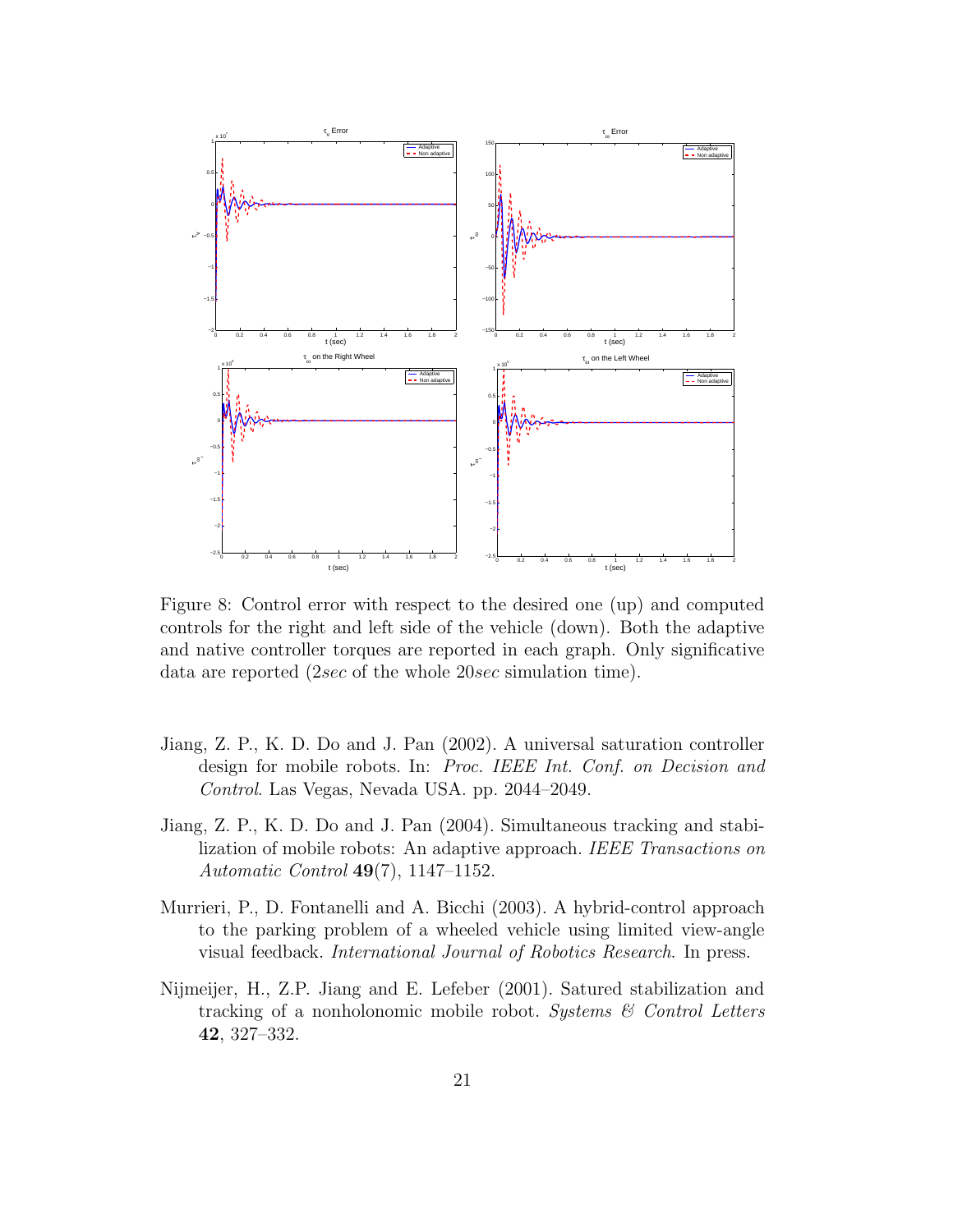

Figure 9: Trajectories of mobile robot at different starting position.

- Soetano, D., L. Lapierre and A. Pascoal (2003). Adaptive, non–singular path– following control of dynamic wheeled robots. In: *Proc. IEEE Int. Conf. on Decision and Control*. Maui, Hawaii USA. pp. 1765–1770.
- Sontag, E. D. and M. Malisoff (1999). Universal formulas for clf's with respect minkowski balls. In: *Proc. American Control Conference*. San Diego, California. pp. 3033–3037.
- Tso, S.K., W. Dong, W. Huo and W. L. Xu (2000). Tracking control of uncertain dynamic nonholonomic system and its application to wheeled mobile robots. *IEEE Transactions on Robotics and Automation* **16**(6), 870– 874.